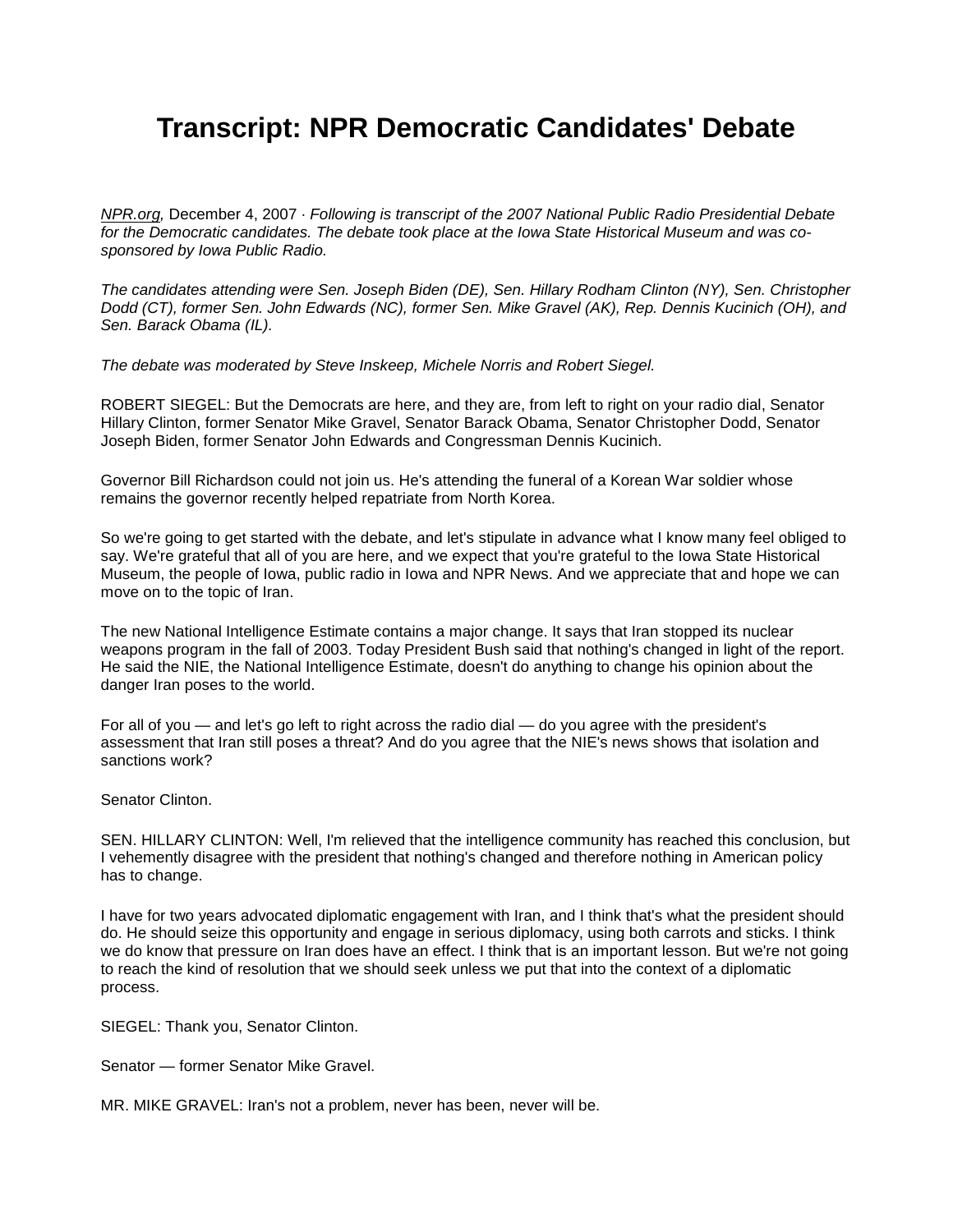What you're seeing right here is something very unique, very courageous. What the intelligence community has done is drop-kicked the president of the United States. These are people of courage that have watched what the president is doing, onrush to war with Iran.

And so by releasing this information, which is diametrically opposed to the estimate that was given in '05 by showing that there is no information to warrant what the White House has been doing, they have now boxed in the president in his ability to go to war. So, my hat is off to these courageous people within the bureaucrats — bureaucracy of the intelligence community.

SIEGEL: Thank you, Senator Gravel.

Senator Barack Obama.

SEN. BARACK OBAMA: Well, I think Iran continues to be a threat to some of its neighbors in the region, so they're still funding Hamas, they're still funding Hezbollah, and those are things we have to be concerned about. But it is absolutely clear that this administration and President Bush continues to not let facts get in the way of his ideology. And that's been the problem with their foreign policy generally. They should have stopped the saber-rattling, should have never started it, and they need now to aggressively move on the diplomatic front.

I have said consistently since the beginning of this campaign that it is important for the president to lead diplomatic efforts, to try to offer to Iran the prospect of joining the World Trade Organization, potential normalized relations over time, in exchange for changes in behavior. That's something that has to be pursued.

## SIEGEL: Senator Chris Dodd.

SEN. CHRIS DODD: Well, again, this is 16 agencies that have drawn this conclusion, it wasn't just one. So it's a very compelling case that's been made here for exercising caution and pursuing what I've advocated, and others have as well, and that is, pursuing as much of a diplomatic solution to the problems that Iran poses. And there are some. It would be foolish to say otherwise here.

But the important point is we can't do this unilaterally. And that's one of the dangers here. If we really try to impose sanctions by ourselves or other such efforts here, they will fail. It's very important to understand the linkage, obviously, not only between Iran, but Iraq and Iran, and our ability to build this kind of international support for efforts to convince Iran on a variety of issues to move in a different direction is being seriously compromised by our continued military presence in Iraq.

So there needs to be not only understanding what's written in this report, but simultaneously understanding that that more multilateral approach is going to be hobbled and difficult as long as we find ourselves bogged down in the Iraq situation.

SIEGEL: Thank you, Senator Dodd.

Senator Joseph Biden.

SEN. JOSEPH BIDEN: With all due respect with anybody who thinks that pressure brought this about, let's get this straight. In 2003, they stopped their program.

You cannot trust this president. He is not trustworthy. He has undermined our security in the region. He has undermined our credibility in the world. He has made it more difficult to get cooperation from the rest of the world. He has caused oil to go up roughly \$25 a barrel with a security premium because of his threat of war.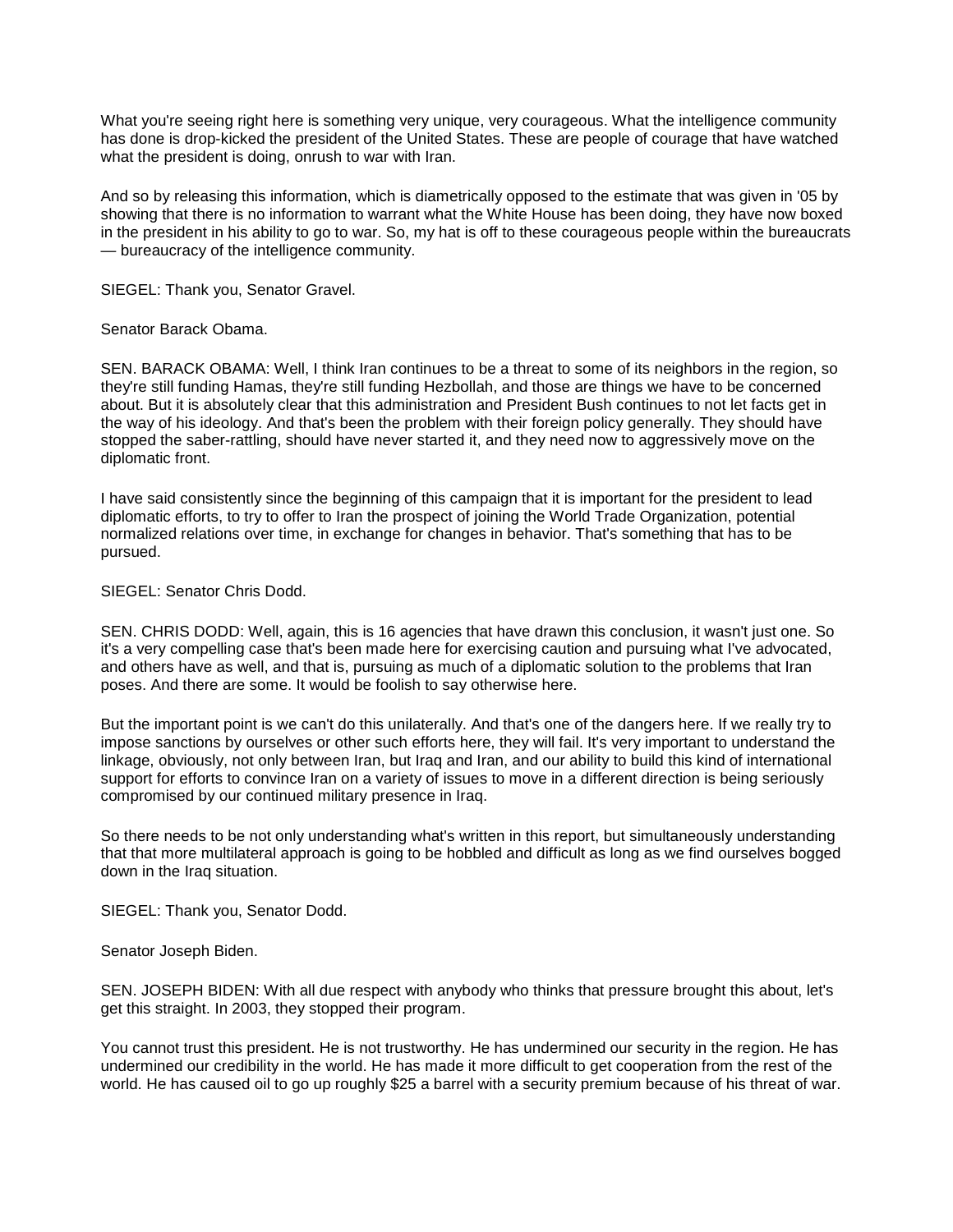It is outrageous, intolerable, and it must stop. The president of the United States — it was like watching a rerun of his statement on Iraq five years earlier. This — Iran is not a nuclear threat to the United States of America. Iran should be dealt with directly with the rest of the world at our side, but we've made it more difficult now because who is going to trust us? Who in Europe, who in China, who in Russia? It's outrageous.

SIEGEL: Thank you, Senator Biden.

Senator John Edwards.

MR. JOHN EDWARDS: Thank you.

What — what I believe is that this president, who just a few weeks ago was talking about World War III, he, the vice president, the neocons have been on a march to possible war with Iran for a long time. We know that they've prepared contingency plans for a military attack. My view is that the — this has been going on since the famous "Axis of Evil" speech, and the United States Senate had an important responsibility in standing up to him and stopping him on the vote on whether to declare the Iranian Revolutionary Guard a terrorist organization. The president says we're in a global war on terror, and then he declares the Iranian Revolutionary Guard a terrorist organization and also a proliferator of weapons of mass destruction. It's absolutely clear and eerily similar to what we saw with Iraq, where they were headed — and there's a different approach, a smart approach using our friends in Europe and the European banking system to deal with this.

SIEGEL: Thank you, Senator Edwards.

And Congressman Kucinich.

REP. DENNIS KUCINICH: Just as five years ago I warned that there was no evidence that would merit war against Iraq and warned this country not to do it, so for the past few years I've been saying that there's no evidence that Iran had a nuclear weapons program. And unfortunately, the president, just as he was able to convince some of my colleagues here to vote for the war against Iraq, despite the fact there wasn't any real evidence, so he has been able to get some of my colleagues here — Senators Clinton, Obama and Edwards — to say of Iran "all options are on the table." As a matter of fact, he's still saying that. So we really need to switch to not just diplomacy, but my candidacy offers the American people someone for president who was right the first time.

SIEGEL: Thank you, Congressman Kucinich.

A question from Steve Inskeep.

STEVE INSKEEP: Senator Clinton, as some of your opponents have noted, in September you voted on a resolution involving the Iranian Revolutionary Guards, which, among other things, called them proliferators of mass destruction. In view of this latest intelligence estimate, which says Iran's nuclear program was stopped in 2003, do you believe that's still true?

SEN. CLINTON: Well, there were other purposes for that resolution. It does label the Iranian Revolutionary Guard as a terrorist organization, and there is evidence that they do support Hamas and Hezbollah, as Senator Obama just said, and in addition have, until recently, been supplying weapons and technical advisers to various factions within Iraq.

Since that resolution passed — which was non-binding and did not in any way authorize the president to take any action that would lead to war — our commanders on the ground in Iraq have announced that we've seen some progress from the Iranians backing off, no longer sending in weapons and materiel, and beginning to withdraw their technical advisers.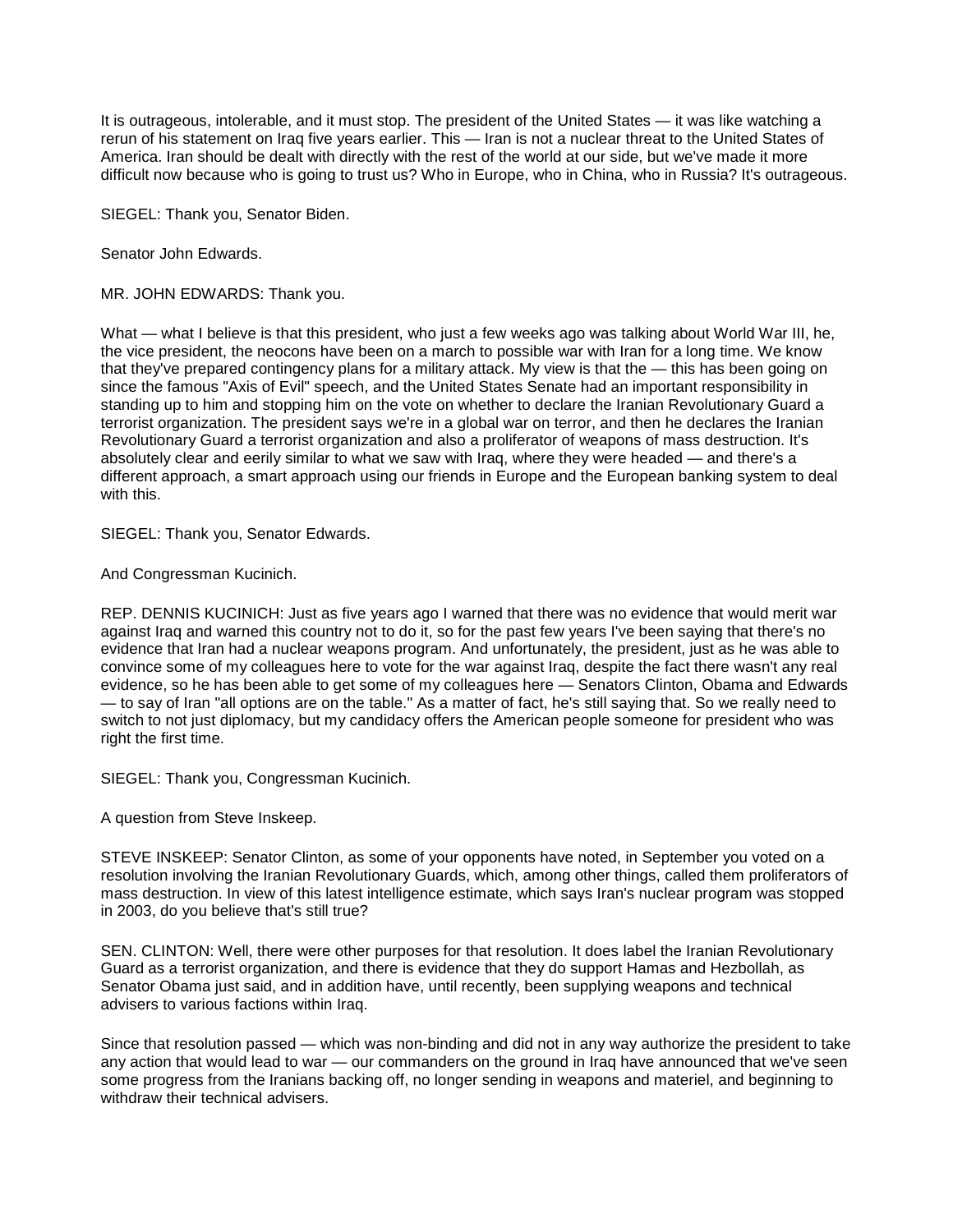INSKEEP: Forgive me, are the Revolutionary Guards proliferators of mass destruction?

SEN. CLINTON: Well, many of us believe that. You know, earlier this year, Senator Edwards told an audience in Israel that the nuclear threat from Iran was the greatest threat to our generation. Back in 2004, Senator Obama told the Chicago Tribune Editorial Board that he would even consider nuke — surgical strikes by missiles to take out Iran's nuclear capacity. So there was a very broadly based belief that they were pursuing a nuclear weapon.

INSKEEP: Let's hear from people you've just mentioned. Senator Edwards, do you remember saying that?

MR. EDWARDS: Well, first of all, Senator Clinton and I just have an honest disagreement about this, but a very strong disagreement. I think it's very clear that Bush and Cheney have been rattling the saber about Iran for a very long time, and I said very clearly when this vote took place on the Iranian Revolutionary Guard that it was important for us to stand up to them.

INSKEEP: But your remarks in Israel that Senator — that Senator —

MR. EDWARDS: Well, everyone — everyone at the table would acknowledge that Iran represents a serious issue for the Middle East and for us —

REP. KUCINICH: No, I do not acknowledge —

INSKEEP: Congressman Kucinich does not, but —

MR. EDWARDS: Let me finish, if I can.

REP. KUCINICH: Let me characterize my own remarks.

MR. EDWARDS: If I can just finish, Dennis, for just a second.

But I do want it to be clear that, especially on an issue as big as Iran, it's very important for voters in Iowa caucus-goers in Iowa and New Hampshire voters — to understand the differences. And I do believe very strongly that it was important for us to stand up because what Bush and Cheney did after the vote in the Senate is they declared the Iranian Revolutionary Guard a terrorist organization and a proliferator of weapons of mass destruction.

SIEGEL: Senator Obama.

SEN. OBAMA: Well, Senator Clinton's mention of the Chicago Tribune article back in 2004, I think, is a little bit misleading. Because what I was specifically asked about was if Iran was developing nuclear weapons, how could we respond? And in those situations, what I said is we should keep options on the table. But what I've been consistent about was that this saber-rattling was a repetition of Iraq, a war I opposed, and that we needed to oppose George Bush again. We can't keep on giving him the benefit of the doubt, knowing the ways in which they manipulate intelligence.

SIEGEL: Senator Obama, we're going to have to take a break here, and we'll continue with our debate. We'll continue discussing Iran in just one minute.

You're listening to special coverage from Iowa Public Radio and NPR News.

(Announcements)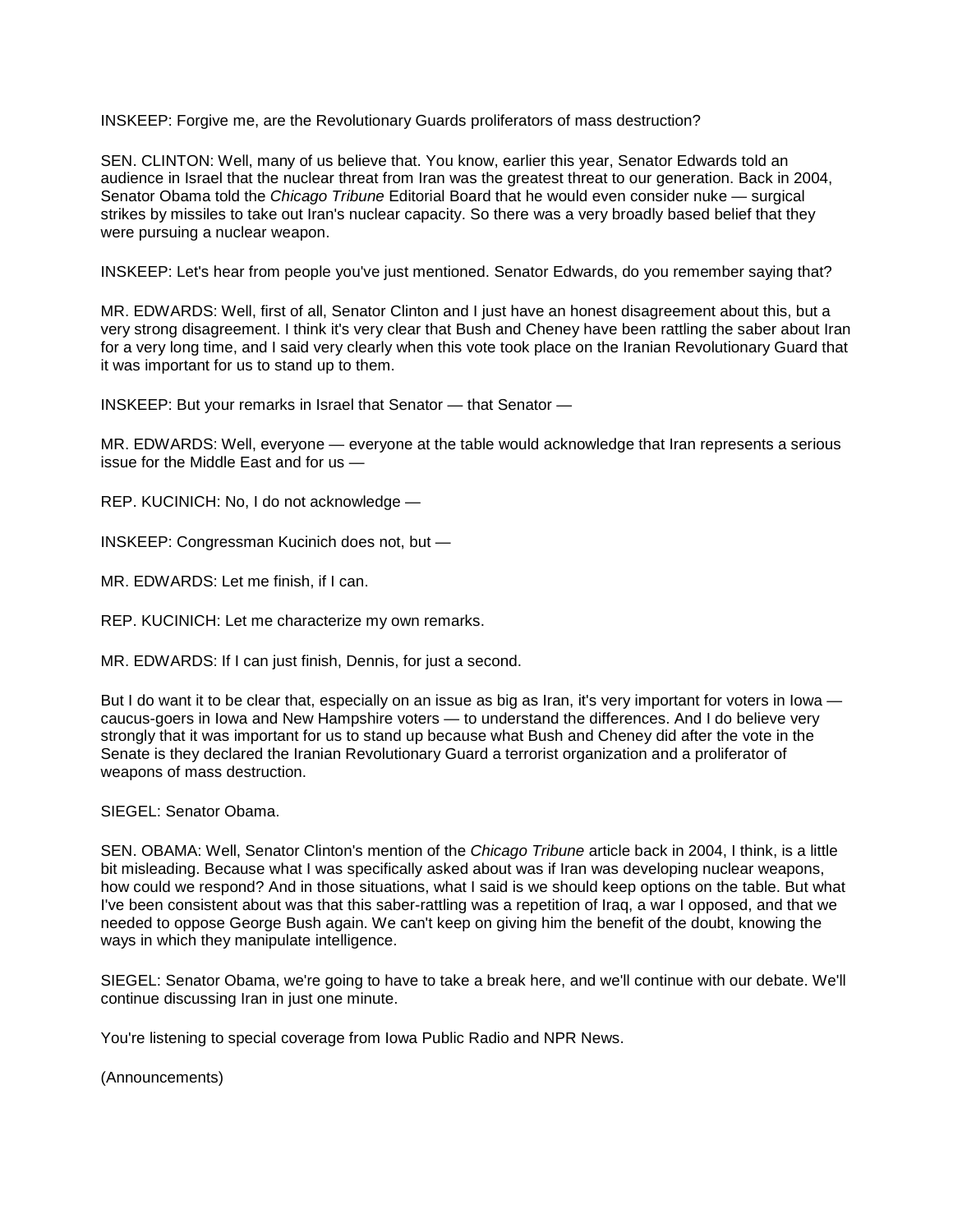INSKEEP: Welcome back to the NPR News debate. We're with the Democrats in Des Moines, Iowa, along with Michele Norris. I'm Steve Inskeep.

SIEGEL: And I'm Robert Siegel. We're discussing Iran, the lessons learned from the war in Iraq.

A moment ago when Congressman Kucinich objected to or interrupted the statement from Senator Edwards that everybody agrees Iran is a threat, you say, Congressman Kucinich, I misinterpreted your earlier remarks that Iran is not a threat.

REP. KUCINICH: All I did was raise my hand. I wanted a chance to respond.

SIEGEL: Yes.

REP. KUCINICH: Thank you.

The point that Senator Clinton made was a valid point with respect to the comments of Senator Obama and also the comments of Senator Edwards at the Herzliya conference. See, when people say all options are on the table, as the three senators have, they actually encouraged President Bush and licensed his rhetoric. And what I'm saying is that I'm the only one here who in Congress repeatedly challenge, in every chance and every legislation, repeatedly challenge this mind-set that said all options are on the table and that Iran had nuclear weapons programs.

SIEGEL: OK. Cleared up.

REP. KUCINICH: I'm the only one who can make that claim.

SIEGEL: Clarified.

Senator Chris Dodd, are all options on the table, should they be on the table?

SEN. DODD: Well, certainly under — what circumstances we're talking about here. I think the vote in September was very important. We're all seeking to be the nominee of our party, seeking the presidency.

SIEGEL: You're talking about the vote on the Kyl-Lieberman resolution — amendment.

SEN. DODD: I am. That's very important, because it was a — there are only about 20 of us here — Senator Biden and myself are the only two on this table here when confronted with that vote that voted against it, along with Senator Lugar, I might point, Senator Chuck Hagel and others, Jim Webb, who felt that this was — the language of the Resolved clause in that resolution, that non-binding resolution, specifically eliminated any option except a military one. And that kind of framework is exactly the thing you're going to hear back again, in my view. And the danger involved — those critical moments come periodically, but it demonstrates leadership on a critical issue such as this one —

SIEGEL: Thank you, Senator Dodd.

SEN. DODD: — where there's enough information to reach a different conclusion.

SIEGEL: Senator Clinton — you voted for it, Senator Clinton.

SEN. CLINTON: Oh, I did, along with many others, including strong opponents of the Iraq war and the use of military force, like Senator Dick Durbin and Senator Carl Levin. And all of us have said that if we thought that anything in that resolution gave even a pretense of legitimacy to President Bush taking any action, we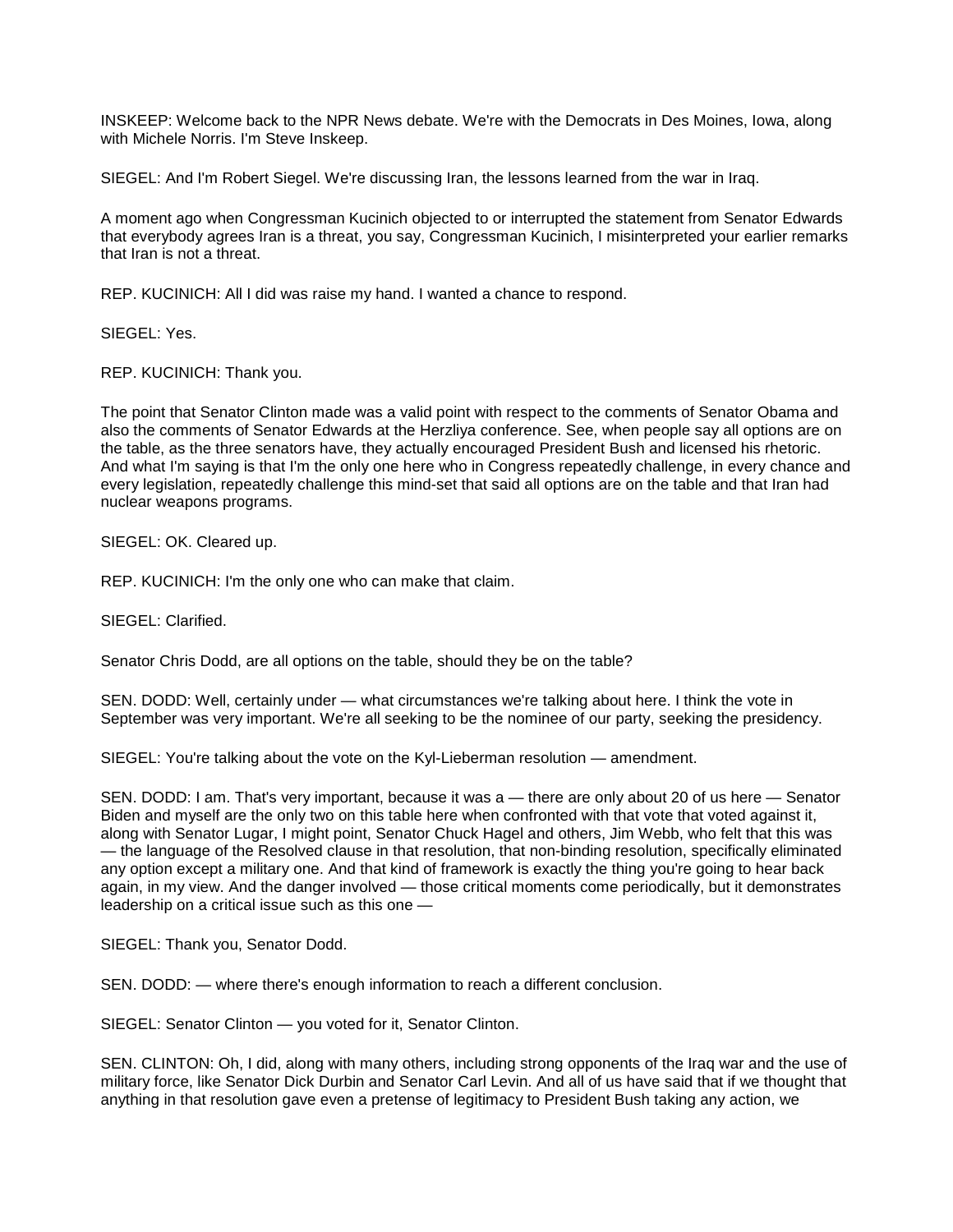wouldn't have voted that way. In fact, a number of the Democrats worked furiously to clarify the meaning of that resolution.

The specifics about designating the Iranian Revolutionary Guard as a terrorist organization, I believe, fits into a broader diplomatic effort. I believe in aggressive diplomacy when it comes to Iran, and when you engage in aggressive diplomacy, you need both carrots and sticks. And I think the designation provides one of those sticks that will give us a chance to make progress to where we could have a resolution.

SIEGEL: I want you to hear what one of the sponsors of that resolution, Senator Joseph Lieberman, said about Iran and about the Revolutionary Guard, explaining that resolution, when he spoke one month ago on "All Things Considered."

SEN. JOSEPH LIEBERMAN (I-CT): (From tape.) Iran has crossed a red line. I mean, they are responsible for the killing of hundreds of American soldiers. And right now, all that we, the United States, has done is to tell them — show them the evidence that we have that they're doing it and tell them they got to stop; and they haven't. So now we have economic sanctions. If that doesn't work, we really have to consider military action to stop them from doing it, perhaps by striking the bases around Tehran, where we know they are training these Iraqi terrorists who go back to kill Americans.

SIEGEL: Senator Edwards, why not?

MR. EDWARDS: Well, first of all, diplomacy. Declaring a military group sponsored by the state of Iran a terrorist organization, that's supposed to be diplomacy? And I would add, this has to be considered in the context that — Senator Clinton has spoken about me, let me just respond — this has to be considered in the context that Senator Clinton has said she agrees with George Bush terminology that we're in a global war on terror, then she voted to declare the military group in Iran a terrorist organization. How — what possible conclusion can you reach other than that we are at war? And —

SIEGEL: Senator Clinton may reply, and then we'll hear from Senator Gravel.

MR. EDWARDS: — I have very — a very different view about what you need to do to stand up to Bush.

SIEGEL: We'll have a response from Senator Clinton and then Mike Gravel. Yes.

SEN. CLINTON: Well, you know, I understand politics and I understand making outlandish political charges, but this really goes way too far. In fact, having designated the Iranian Revolutionary Guard a terrorist organization, we've actually seen some changes in their behavior. There is absolutely no basis for a rush to war, which I oppose and have opposed for two years.

But there is also a recognition that the Iranians were supplying weapons that killed Americans. They were supplying technical assistance from the Qods Force, which is their special operations element. So I think we've actually seen the positive effects of having labeled them a terrorist organization, because it did change their behavior.

SIEGEL: Mike Gravel, then Joe Biden.

MR. GRAVEL: There is no evidence. There is no evidence, and they've produced none. Our military has no evidence and they've not produced any.

But let's — I want to touch something that they're all giving license to, that there's something wrong with Iran supporting Hamas and Hezbollah. These are two elected organizations, and — and why can't they give support to those organizations? Israel doesn't want it, so why do they buy hook, line and sinker that they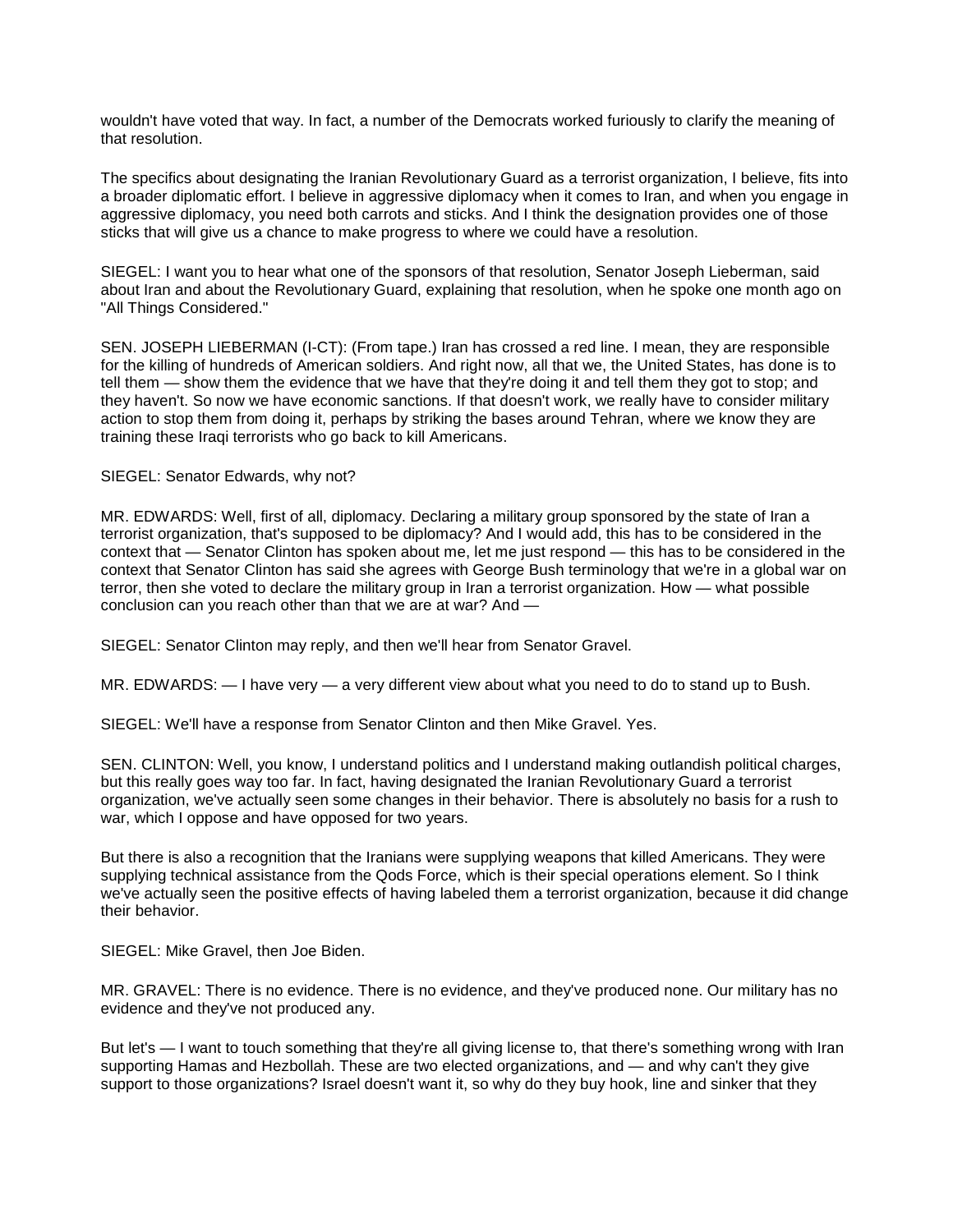can't give aid to Hamas and Hezbollah? We give unlimited aid to Israel. These people are fighting for their rights.

SIEGEL: You believe —

MR. GRAVEL: Is there something wrong with that?

SIEGEL: We'll come back to your points in a moment.

Senator Biden, you wanted to talk about the al-Qods Brigade.

SEN. BIDEN: No, I wanted to talk about this issue.

As chairman of the Foreign Relations Committee, I'm the only one at this table for the last four years who've been laying out concrete alternatives to the Bush administration's policy. The vote — what everybody misunderstands, in my humble opinion, is the vote to declare the Qods Force and the Revolutionary Guard a terrorist organization was not a view that could be established without question, number one.

Number two, it is self-defeating. The moment that declaration was made, oil prices jumped over \$18 a barrel. The moment that declaration was made, every one of our friends, from Iraq to Pakistan, felt they had to distance themselves from us because it appears to be a war on Islam.

My — with all due respect to my colleagues, with the exception of Senator Dodd, they're not connecting the dots here. This matters, and there's no evidence — none, zero –

SIEGEL: Thank you.

SEN. BIDEN: — that this declaration caused any change in action on the part of the Iranian government.

SIEGEL: Senator Barack Obama.

SEN. OBAMA: There was another problem with the resolution that we haven't spoken about, and that was that it suggested that we should structure in some way our forces in Iraq with the goal of blunting Iranian influence in Iraq.

Now, this is a problem on a whole bunch of fronts, but number one, the reason that Iran has been strengthened was because of this misguided war in Iraq. We installed — helped to elect a government in Iraq that we knew had connections with Iran. And so the notion somehow that they're not going to have influence and that we may be using yet another justification for a continuing mission in Iraq I think is an extreme problem and one of the reasons why this was a bad idea.

SIEGEL: Senator Edwards.

MR. EDWARDS: I just want to be clear to the listeners that we have a real division here. I mean, among the Democratic candidates, there's only one that voted for this resolution. And this is exactly what Bush and Cheney wanted.

Second, there is a clear path for America on Iran. They've got a president, Ahmadinejad, who's unpopular in his own country.

We have the capacity to work with our European allies and the European banking system to put a proposal of sticks and carrots on the table that actually will help influence their behavior. The Iranian people in many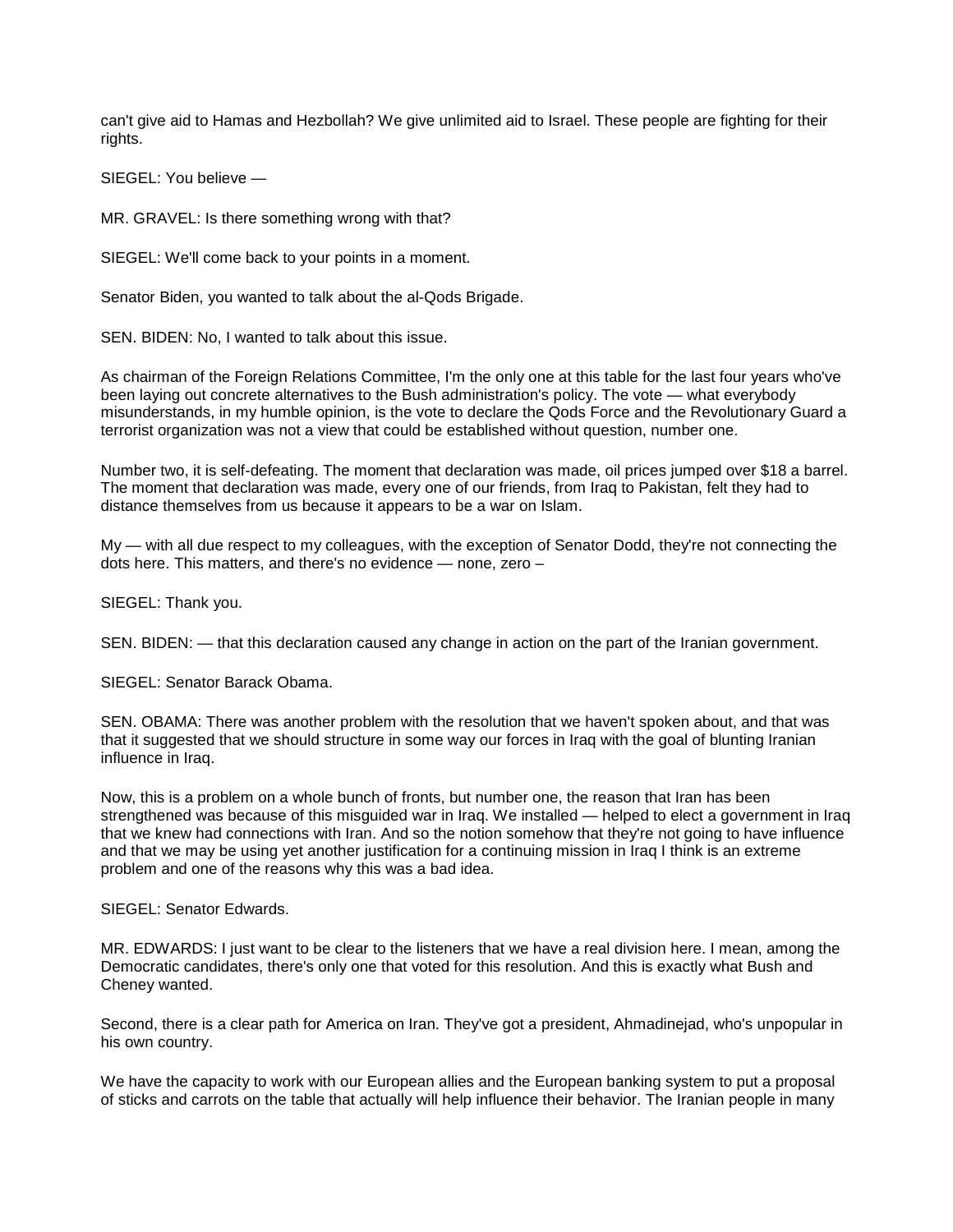ways do not support this guy, and they're looking for a path. We need to help provide that path by making a serious proposal, with our friends in Europe, of sticks and carrots to help them with their economy.

SIEGEL: Senator Clinton and then another question.

SEN. CLINTON: Well, I think, first of all, it's important to recognize that Ahmadinejad does not control the Iranian Revolutionary Guard. They are directly controlled from the clerical leadership and the supreme leader. And in fact because we have not engaged in diplomacy, we are quite unsure about what exactly goes on inside of Iran, which is one of the reasons why I've advocated diplomatic efforts for two years.

If we were to engage in such diplomatic efforts, because of the enmeshment of the Iranian Revolutionary Guard in the economic activity of Iran, I believe these economic sanctions, as part of diplomacy, would be an advantage going into those diplomatic efforts.

I have the greatest respect for my friend and colleague Joe Biden. He and I just respectfully disagree about this.

But I think that the important issue is that this is something that we have strong feelings about, but none of us is advocating a rush to war. I have been against that. I was the first of anyone at this table to go to the floor of the Senate, speak against the possibility that Bush could take us to war in Iran, back in February. And I think that we have two different ways of approaching this. Our goals are the same: diplomatic engagement with Iran.

SIEGEL: Iran's president, Mahmoud Ahmadinejad, thrives on anti-Americanism. One of our listeners, Ray Conrad (ph) from Keosauqua, Iowa, who incidentally has made campaign contributions to Senator Edwards and also to Senator Biden, sent us a question about that, and he put it this way: "Clearly, many Muslims hate the U.S. enough to want to do us grievous harm. Would you speculate on the reasons for their hatred of us?"

Senator Biden, why?

SEN. BIDEN: By the way, terminology matters. I'm a great admirer of Senator Clinton. It's not about not advocating a rush to war. I'm advocating no war. A rush to war means that war, taken slowly, going slowly, is possible. I'm advocating no war, no justification for war.

SIEGEL: Take military off the table, you say.

SEN. BIDEN: Number two, the reason why — the reason why we are disliked so much is because we are trusted so little. The reason why we are disliked so much, obviously — I'm not talking about al Qaeda. I'm talking about the 1.2 billion Muslims in the world who look at us and, when we say and do things as we're talking about now with Iran, conclude that this is a war on Islam.

I'll make one point. When we went into Afghanistan, the word was, the Arab street would rise up. We did it the right way. The Arab street knew that Arabs, the Muslims in al-Qaeda were bad guys. They supported us. When we do things that don't sound rational to them, it undercuts our legitimacy. We have no legitimacy.

SIEGEL: Let me put this to Senator Edwards first and then others.

When we do things that policymakers in Washington may think are rational, like very strong support of Israel, that also upsets a lot of those 1 billion Muslims you've described. How would you, Senator Edwards, how would you as president, Senator Edwards, answer the complaint that the U.S., in its support of Israel, is so pro-Israeli, it can't be an evenhanded, honest broker of matters and is anti-Muslim?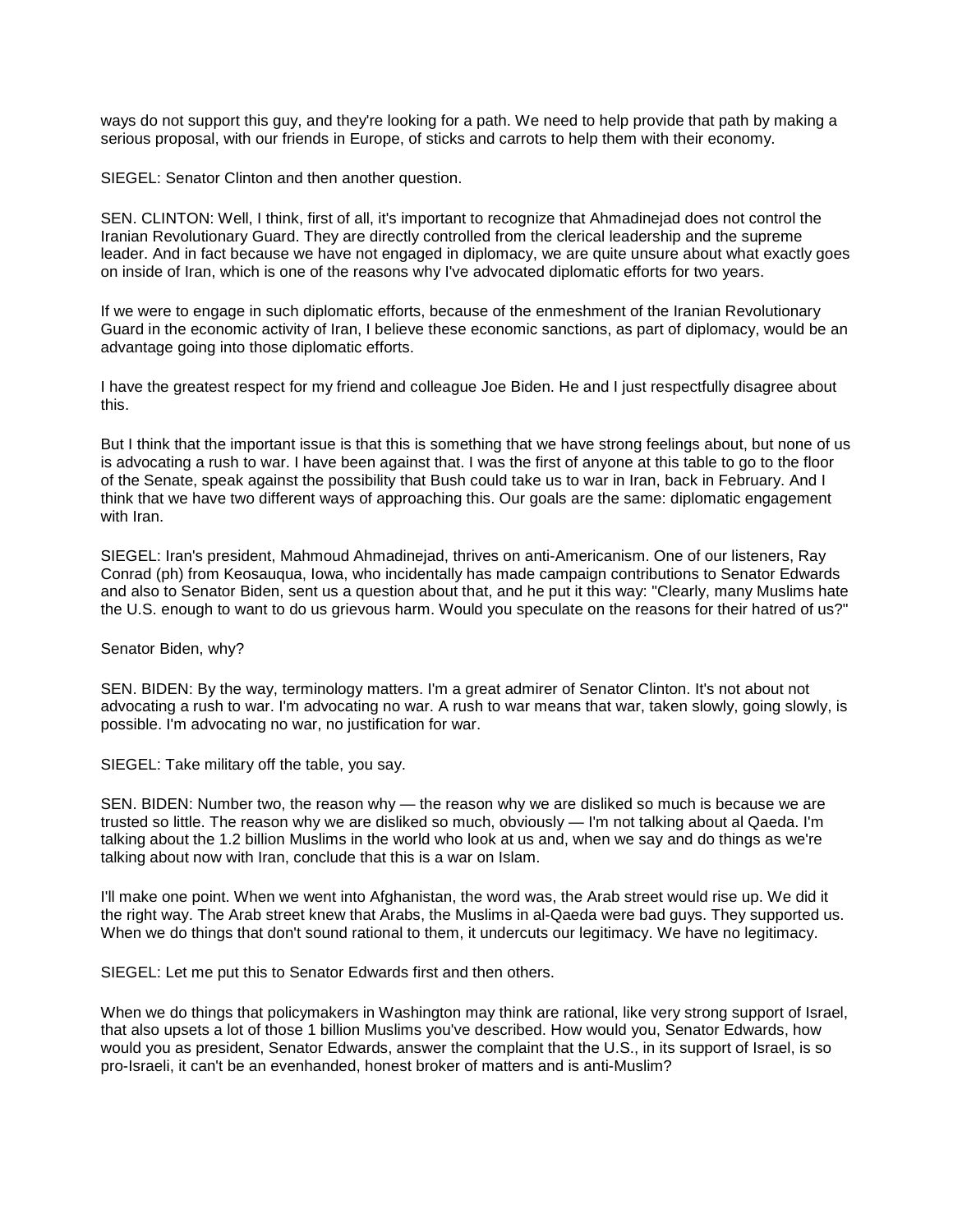MR. EDWARDS: Well, first of all, I think that what's driving this belief about America and the Muslim community around the world is the bullying, selfish, abusive behavior of George Bush and this administration.

I do want to go back to one quick point. I listened to Senator Clinton talk about what's happening inside Iran. We know what's happening inside Iran. We know a great deal about what's happening. We know, for example, that Ahmadinejad's candidates in the election this — December, about a year ago, got clobbered. We know that there's a serious political — lack of political support for this man, and we have a huge wedge there that's available to America.

Now, as to the Muslim community, I think that the most important thing for America to do is to demonstrate that we have a responsibility not just to ourselves but to humanity, and to help make education available to fight global poverty. We need to take serious steps to demonstrate that America's actually worthy of leadership.

SIEGEL: Senator Obama.

SEN. OBAMA: Well, I think John's point is right, but I want to broaden it a little bit.

Listen to the Republican candidates' debates and how they frame this issue. And if you were a Muslim overseas listening to Rudy Giuliani say, they are coming here to try to kill you, which is the tenor of many of the speeches that are delivered by the Republican candidates, you would get an impression that they are not interested in talking and resolving issues peacefully. Now, what we need to do is we need to close Guantanamo. We need to restore habeas corpus. We need to send a strong signal that we are going to talk directly to not just our friends but also to our enemies.

And I have to say that when I brought this up early on in this campaign, I was called naive and irresponsible. And yet the point, the reason for that was not necessarily because we're going to change Ahmadinejad's mind. It's because we're going to change the minds of people inside Iran, moderate forces inside Iran, as well as our Muslim allies around the region, that we are willing to listen to them and try to engage in finding ways to resolve conflicts cooperatively.

SIEGEL: Senator Christopher Dodd.

SEN. DODD: Well, this is longstanding. I mean, in the immediate aftermath of 9/11, we had – there were, I think, classified ads in The Washington Post trying to find out if there was anyone in the region who spoke Arabic. This has been a vacuum for a long time in terms of our relationship with the Muslim world, the 22 countries of the world that are Muslim nations. We've been basically AWOL on dealing with these nations here, and that has bred a lack of understanding and appreciation, the point I think that Barack was trying to make here.

But also over these last six years, despite this effort over the last few days in Annapolis, where has this administration been on the Middle East issues here? They are connected in many ways here. It appears definitely here that we're sort of just — we're not engaged at all. Over the past years, both Republican and Democratic administrations have made it a part of their agenda to stay engaged, to make it clear that we're an honest broker trying to resolve the issue of Israel's security as well as the legitimate issue of Palestinians seeking an independent state. We've walked away from that. And that — that — that absolute — that absence of our participation, as well as our failure to understand and to try to have a better feeling for what the culture of the Muslim world is, I think has created the very environment you talked about.

SIEGEL: Last word on this topic from Dennis Kucinich.

REP. KUCINICH: Thank you.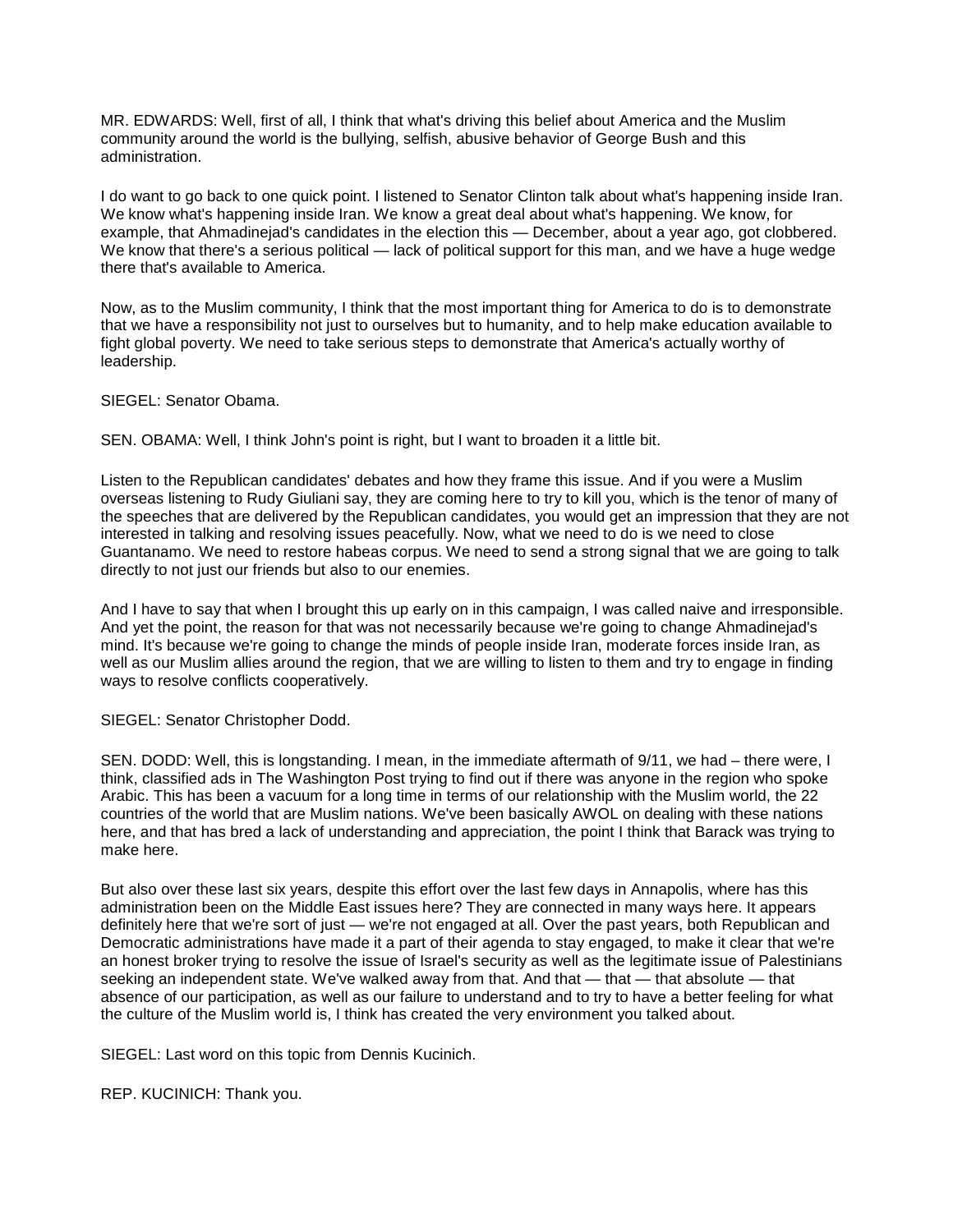To answer your question directly, we need to reach out to Muslim nations and to tell them America's taking a different direction — no more unilateralism, preemption, first strike. We're going to — our policy will be strength through peace. As the one up here who not only voted against, but voted 100 percent of the time against funding the war in Iraq, the war in Iraq was used to create a wedge between the United States and Islam. The — the buildup to an attack on Iran was really a danger to Israel because everyone knows that Israel would have paid the price for the United States' wrongheaded policy. That's not being discussed in any of the analysis yet, but I'm here to say it.

We need to protect and provide for the security of Israel and to make sure that the Palestinians can have a state, and it has to be done under circumstances where the security of all parties, and the civil rights and human rights of all parties, are — are protected.

SIEGEL: Well, this question comes from a listener. It's political science professor Chris Pence (ph) of Marion, Indiana.

PROF. CHRIS PENCE (MARION, INDIANA): (From tape.) American diplomatic history books recount the Monroe Doctrine, the Truman Doctrine, and will likely discuss the Bush Doctrine. When future historians write of your administration's foreign policy pursuits, what will be noted as your doctrine and the vision you cast for U.S. diplomatic relations?

SIEGEL: Time for a couple of you at least. Senator Clinton, what do you think the Clinton Doctrine will be?

SEN. CLINTON: Well, it will be a doctrine of restoring America's leadership and moral authority through multilateral organizations, through attempts to come to agreements on issues ranging from global warming to stopping the proliferation of nuclear weapons and other dangerous weapons. It will be a doctrine that demonstrates that the United States is not afraid to cooperate; that through cooperation in our interdependent world, we actually can build a stronger country and a stronger world that will be more reflective of our values.

SIEGEL: Thank you, Senator Clinton.

The Edwards Doctrine.

MR. EDWARDS: The Edwards Doctrine will be longer term, visionary, not the kind of ad hoc foreign policy, policy — foreign policy of convenience that we've seen over the last seven years, but instead looking at not only the short-term issues that America and the world faces. We've talked about Iran, Pakistan, what's happening with North Korea. We're about to talk about China. But also to think about what is it that America does over the long term to strengthen not only our leadership role, but our ability to provide stability. And that — the key to that is for America, both through our actions and through our language from the president of the United States, to demonstrate that we respect people who grow up in different cultures with different faith beliefs, that we respect people who have a different perspective than we do. And we intend to lead, but to work with those people. And for America, with education, health, et cetera, to meet its responsibility to humanity.

SIEGEL: And Senator Biden, the Biden Doctrine.

SEN. BIDEN: Clarity. Prevention, not preemption. An absolute repudiation of this president's doctrine, which has only three legs in the stool: one, push the mute button, don't talk to anybody; two, preemption; and three, regime change. I would reject all three. We need a doctrine of prevention. The role of a great power is to prevent the crises. And we don't have to imagine any of the crises. We know what's going to happen on day one when you're president. You have Pakistan, Russia, China, the subcontinent of India. You have Afghanistan. You have Darfur. And it requires engagement — engagement and prevention. That does not rule out the use of force; it incorporates the notion of prevention — prevention.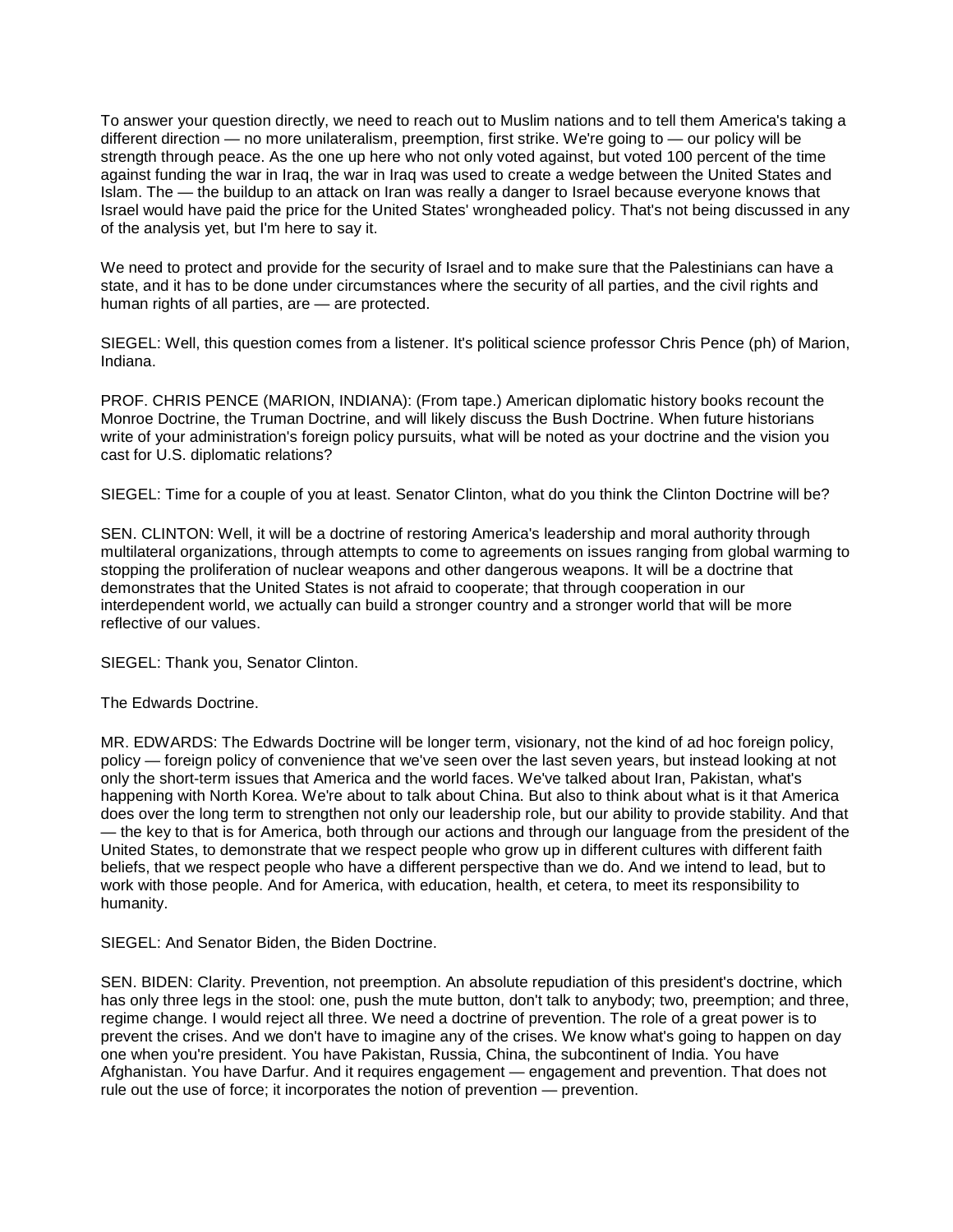SIEGEL: Senator Obama, the short version of the Obama Doctrine.

SEN. OBAMA: Well, I think one of the things about the Obama Doctrine is it's not going to be as doctrinaire as the Bush Doctrine because the world is complicated. And I think part of the problem we've had is that ideology has overridden facts and reality.

But I think that the basic concept — and I've heard it from some of the other folks — is that, increasingly, we have to view our security in terms of a common security and a common prosperity with other peoples and other countries. And that means that if there are children in the Middle East who cannot read, that is a potential long-term danger to us. If China is polluting, then eventually that is going to reach our shores. We have to — and work with them cooperatively to solve their problems as well as ours.

SIEGEL: And we will continue our debate from Des Moines in just a minute. This is special coverage from NPR News.

(Announcements)

MICHELE NORRIS: From NPR News and Iowa Public Radio, we're back with our debate among the Democratic presidential candidates.

I'm Michele Norris.

SIEGEL: I'm Robert Siegel.

INSKEEP: And I'm Steve Inskeep.

We're broadcasting from Des Moines, Iowa, and in this part of the debate, we're going to focus on a changing China and its effects here at home.

SIEGEL: We'll talk about the economic power of China and what it means for U.S. consumers, U.S. workers and the American financial system. We'll also hear about the strategic challenges China presents, its huge military buildup, its enormous appetite for natural resources, its environmental record. We'll also cover human rights, we hope, and China's growing influence in the world.

NORRIS: And that's where we'd like to start, and I'd like to pose a question to many of you. Given China's size, its muscular manufacturing capabilities, its military buildup, at this point — and also including its large trade deficit — at this point, who has more leverage, China or the U.S.? And I'm going to begin with you, Senator Edwards.

MR. EDWARDS: I think that what's happened with the last seven years with the Bush administration is America's faced over the long term with two very serious challenges, one of which they've been a bit obsessed with, which is the issue of terrorism. The other is the rise and strength of China, which they've done virtually nothing about on any front, I mean, ranging from China sending dangerous toys into the United States to our trade relationship with China to, as Robert just mentioned, their buildup of their military, which they're doing opaquely. We know very little about what they're actually doing.

On top of that, they're obsessed with their own internal economic development, and that results in them propping up bad regimes, like Sudan, like Iran. They're doing incredible damage to the environment. So the answer to the question is, America continues to have serious economic leverage with the Chinese — and diplomatic leverage with the Chinese.

NORRIS: Who has more leverage?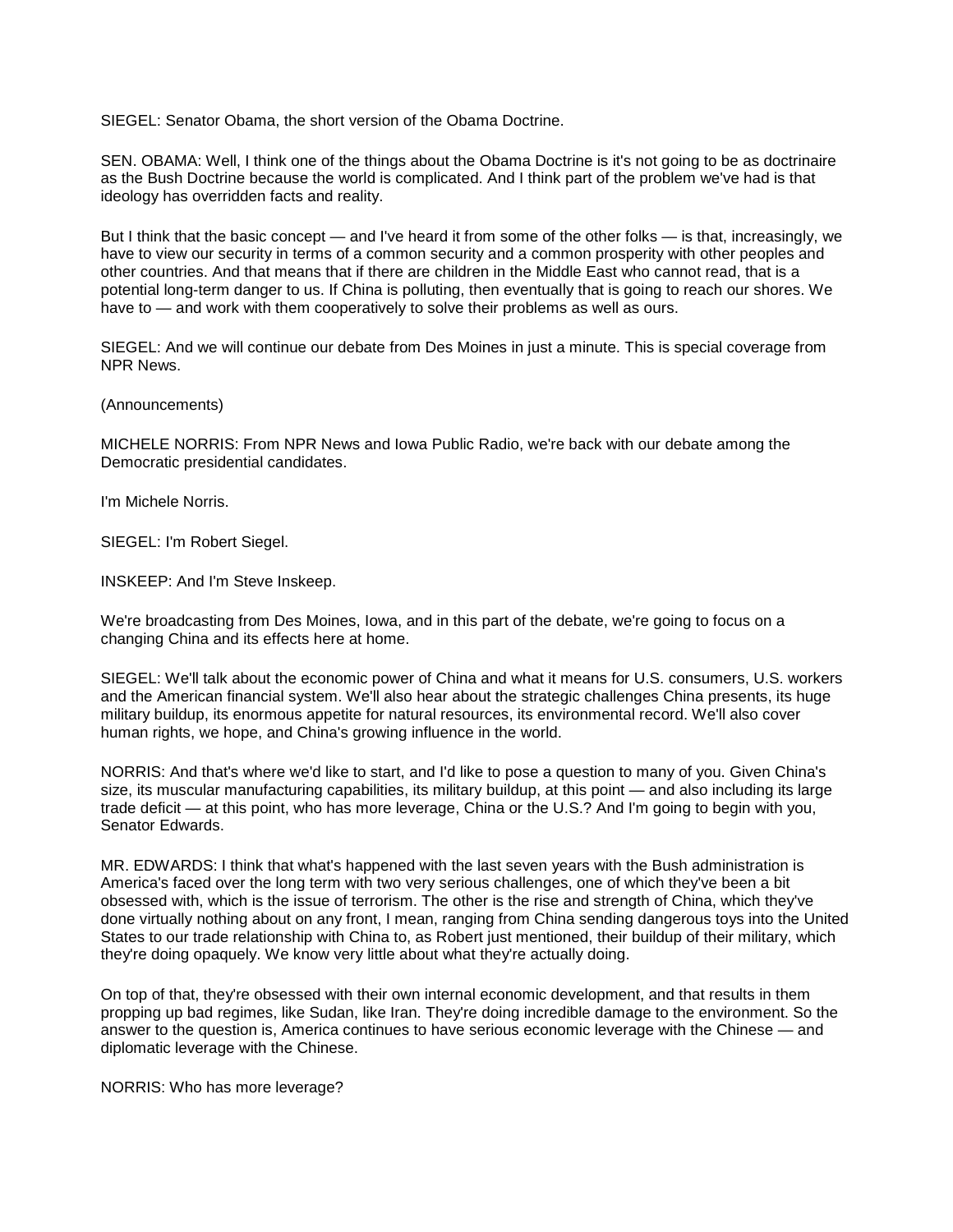MR. EDWARDS: Well, I think that's — what we know is they're growing — they're strong. I think America is stronger today, and if we deal with these issues and we deal with them in a serious way, across the board, and we engage on these issues, which we have not been doing, and we see the consequences for American children right now, with these dangerous lead-filled toys coming into the United States, with this extraordinary trade deficit that we have, their growing of their military, we see them propping up genocide in western Sudan, in Darfur, with their economic development there.

NORRIS: OK.

MR. EDWARDS: America must engage the Chinese on all these issues.

NORRIS: All right. We'll get to that question of product safety in just a minute.

First, Senator Obama.

SEN. OBAMA: Well, there are three issues that we have to deal with. Number one is we've got to get our own fiscal house in order. Our leverage is weakening when we run up enormous deficits funding a war that should have never been authorized, and we then are taking out the credit card with the Chinese. That gives us less leverage.

Number two, when I was visiting Africa, I was told by a group of businessmen that the presence of China is only exceeded by the absence of America in the entire African continent. And it indicates the unwillingness of our administration to think strategically about other countries beyond the war on terror.

Number three, we have to be tougher negotiators with China. They are not enemies, but they are competitors of ours. And on the economic front, on trade issues, on issues in importation, we have not been the best negotiators, and oftentimes we're negotiating on behalf of — on behalf of Wall Street, as opposed to on behalf of Main Street

NORRIS: I heard you say "less leverage." Who has more leverage at this point?

SEN. OBAMA: Well, right now the United States is still the dominant superpower in the world. But we have to — the next president can't be thinking about today; he or she also has to be thinking about 10 years from now, 20 years from now, 50 years from now. And if we continue on current trends, without dealing with the problems that we have, economically, and unless we are engaging in the world more effectively, then our influence is going to slip.

NORRIS: Representative Kucinich, very quickly.

REP. KUCINICH: Yes. And I may be the only one up here who actually voted against China trade because of the concerns I had that the U.S. was not going to be able to maintain its manufacturing base, which is central to maintaining a middle class. What we've seen is that without solid trade policies, we're undermined. Without a strength-through-peace doctrine of rejecting war as an instrument of policy, we're going to keep borrowing money from China. Let us not forget we're borrowing money from China to finance the war in Iraq. And in addition to that, the speculation on Wall Street has weakened our economy.

We need a policy of constructive engagement with China, stop the arms race with them, work to make sure we have a global climate change treaty with China, get them to transition out of nuclear and coal and oil. You know, I'm talking about a whole new direction that's based on a doctrine of strength through peace, and I have a voting record up here to back it up, unlike some of my esteemed colleagues.

NORRIS: Senator Clinton, do we need them more than they need us?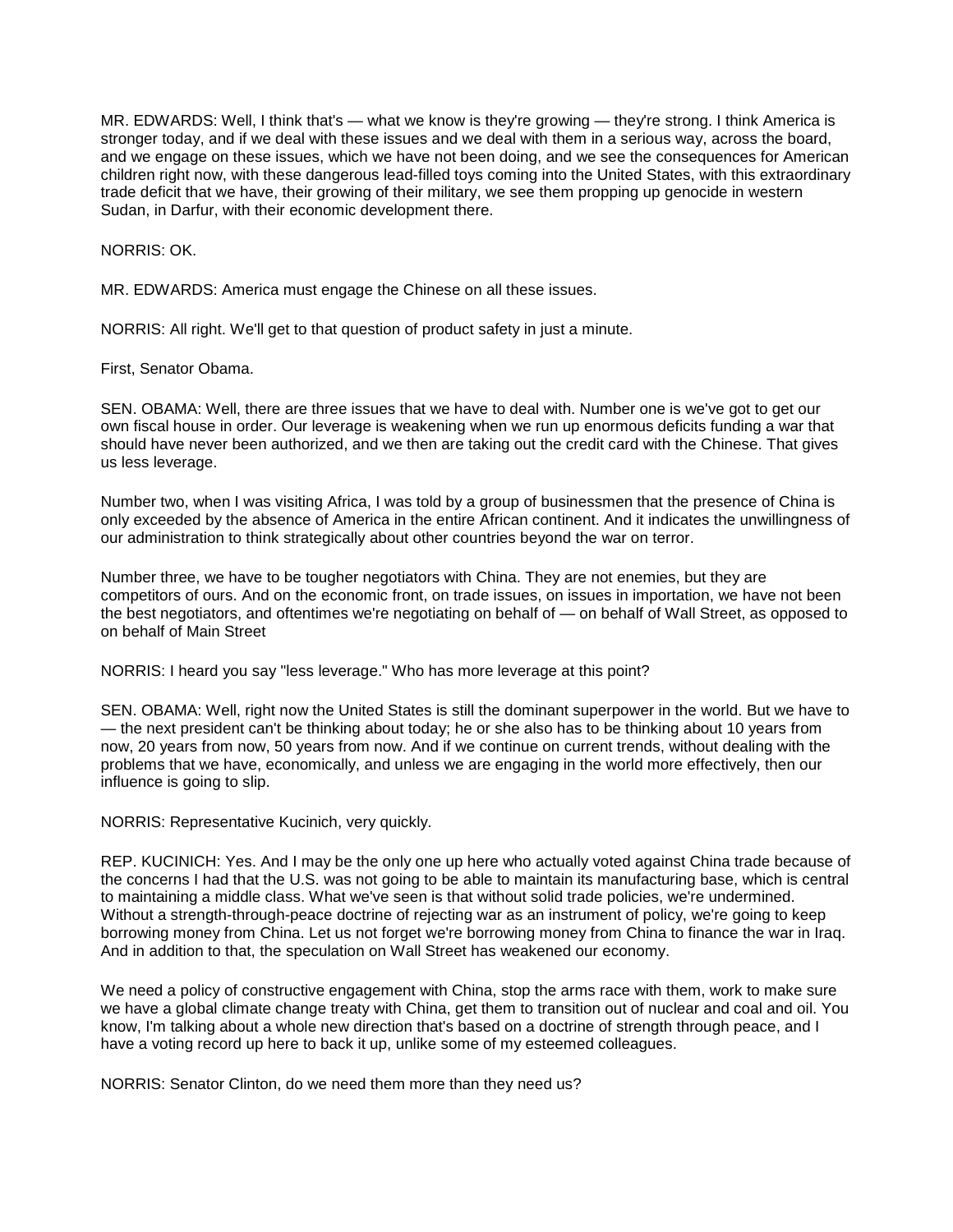SEN. CLINTON: Well, your question about leverage is related to that — the second question. We currently still have more leverage, but it doesn't really count because we're not using it. We have handicapped ourselves because of the irresponsible fiscal policies pursued by the Bush economic direction, but we've also, unfortunately, seen an incoherent foreign policy.

So until we set our fiscal house back in order and until we understand that we have to have a strategic relationship with China, it's going to be very difficult for us to use whatever leverage we have. And I fear that if we don't start taking steps to demonstrate that we are back in charge of our fiscal destiny, that we do have a coherent diplomatic approach toward China, China will continue to gain leverage over us.

NORRIS: It's the holiday season and many Americans are heading to the stores, and many of the products that they're going to find on the shelves have a "Made in China" label. We've talked to Iowans about China, and there's one listener in particular, whose name is Don Frommelt(ph), he said that consumers and politicians both have a somewhat schizophrenic relationship when it comes to China. Let's listen to what he had to say.

MR. DON FROMMELT: (From tape.) You can't have it both ways. And I think we need candidates who are willing to bite the bullet. And if you're going to say our balance of trade is upside down with China, there's one way to fix it; put on some kind of a tariff and prevent the American people from buying \$300 TVs instead of \$600 TVs.

NORRIS: Senator Biden, how would — would you actually restrict trade with China? And given the WTO guidelines, could you actually do that?

SEN. BIDEN: With the WTO guidelines, we could stop these products coming in now. This president doesn't act. We have much more leverage on China than they have on us.

Let's get something straight here. We're making them into 10 feet tall. It took them 30 years to get 20 percent of their population out of poverty. They've got 800 million people in poverty. They're in real distress.

The idea that a country with 800 million people in poverty has greater leverage over us is preposterous. What it is: We've yielded to corporate America. We've yielded to this president's notion of what constitutes trade, and we've refused to enforce the laws that exist.

As president, I would end — flat, bang, no importation of those toys. Why? Under WTO, you're allowed to do it until you send inspectors to guarantee. Why aren't they doing it? Corporate America doesn't want —

NORRIS: Now, this listener called for tariffs. Are you willing to go there?

SEN. BIDEN: I'm not. No, I'm not willing to go there. You don't need to start a tariff war. All you have to do is enforce the law. Enforce the law.

NORRIS: Thank you.

Senator Dodd.

SEN. DODD: Well, I want to go back to the characterization of the relationship. Obviously it's a strategic one, but this is not a competition. If we're a competition, competition implies that people are playing by the same rules. We're not playing by the same rules here.

This is an adversarial relationship today. That needs to change. But when you manipulate your currency as they do, in violation of the World Trade Organization here, to the tune of 40 percent, you've immediately created a huge disadvantage for our country. When you employ slave labor in the production of your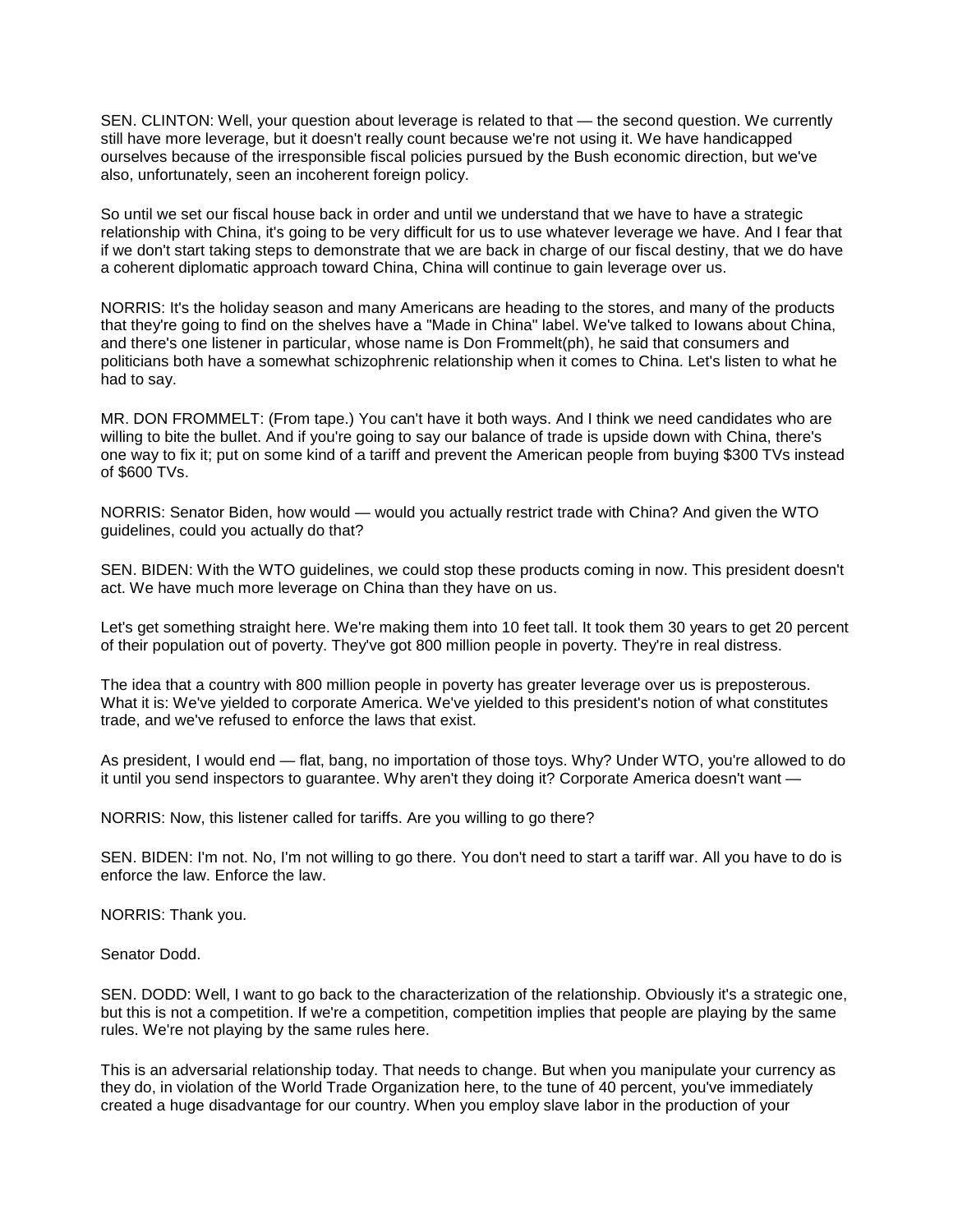manufactured goods, when you deny access on your shelves to the products and services we produce, it is not a competition. It's adversarial.

Now, I'm not interested in being bellicose about this. But you need to understand exactly what the relationship is today, before we decide what steps you take. We ought to be far, not raising our voice in a loud necessarily way. But we ought to be able to talk about that we need to stand up and say, this is a market you want to be in.

If you want to be here, then you're going to have to play like an adult here. If you're going to continue following policies that allow you to manipulate your currency, produce goods that you sell in our marketplace that do damage to our consumers — when we got word that they were sending toys over here with lead paint in them, cat food and toothpaste here, the president had the authority immediately to suspend importation. He wouldn't do it. Had that been a U.S. corporation doing that, their doors would have been shut in 20 minutes.

NORRIS: My colleague Steve has a question. But first, before we get there, I just want to follow up on something that Mr. Frommelt also said. He said he wants a president who's going to level the playing field.

Senator Obama, what would you do in order to give the U.S. more leverage, to be able to deal with China at least as an equal partner? And are you willing to do that despite the consequences, even if it means that consumers have to kiss those \$300 televisions goodbye?

SEN. OBAMA: Well, look, I mean, I think Chris and Joe made a good point, which is, we have laws on the books now that aren't being enforced. This is what I mean in terms of us negotiating more effectively with them.

Part of the problem is, is that the relationship has shifted over time. Joe's absolutely right that they were much impoverished 10, 20 years ago, and so our general attitude was, you know what, whatever they send in, it doesn't really impact us that much, and they're a poor country.

#### NORRIS: But what would you do to level the playing field?

SEN. OBAMA: Things have now shifted. So, well, I'll just give you an example. I would say toys cannot come in. Food — we will have our own safety inspectors on the ground. Japan does this right now. They set up their own inspection standards in China, and they say, "Unless you meet our inspection standards, you cannot ship in here." If we don't have labor agreements and environmental agreements that are enforceable, then there are consequences in terms of them being able to import into this country.

The point is, is that we have a set of tools available to us that have not been used, and part of the reason is because when we talk about Chinese exports, oftentimes we are talking about U.S. companies that have moved to China, are manufacturing there and are trying to ship back here, and they still have influence, and those special interests have to be diminished in their voice in Washington.

NORRIS: Thank you, Senator.

#### Senator Edwards?

MR. EDWARDS: I want to expand on a point that Joe made and he mentioned, it was important, which is, what's happened is big corporate America is driving American policy with respect to China. They get their way, and the American people lose. This is only one place that that happens, by the way.

NORRIS: So what would you do to stand up to U.S. manufacturers?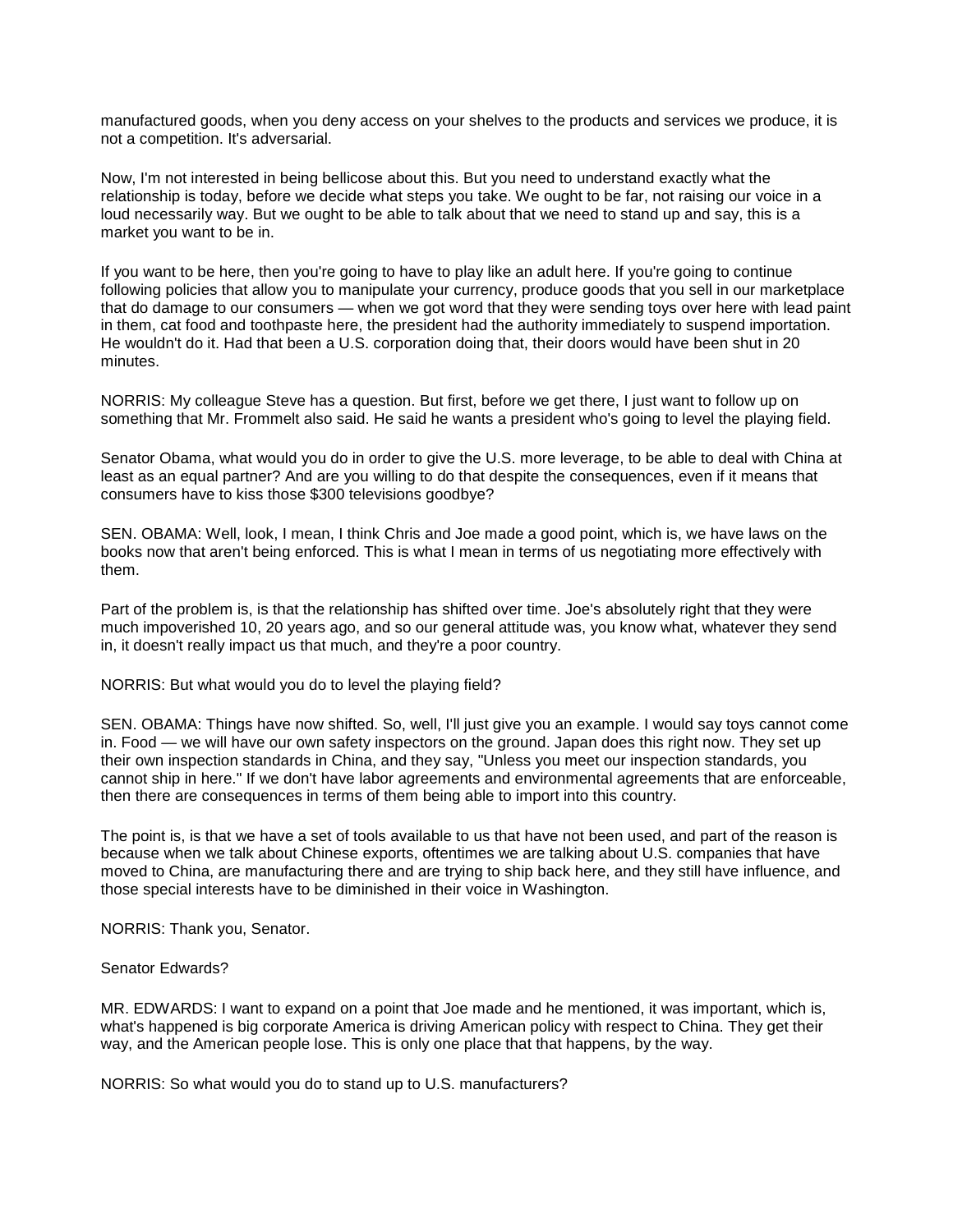MR. EDWARDS: There are a bunch of things we need to do. We have country-of-origin labeling laws. They've been in place for years, but we don't enforce them.

NORRIS: But we also know that China can easily get around that. They can sometimes use the "Made in Hong Kong" label instead of the "Made in China" label.

SEN. EDWARDS: But the starting place is to actually enforce the laws that exist here in the United States and their obligation to the WTO, neither of which are being done. They're not being done because corporate America drives so much of what happens in Washington, whether it's trade policy that costs Americans millions of jobs — NAFTA, CAFTA, et cetera; whether it is these dangerous Chinese toys coming into the United States of America; whether it is country-of-origin labeling. Why is the president of the United States not saying to the American people, to local communities, "Buy local"? It is good for the local economy. It is good for farmers. It is good on the issue of global warming. Because everything that comes from China carries an enormous carbon footprint with it.

NORRIS: Steve, just indulge me for just a minute. Your patience, please.

INSKEEP: Please go right ahead.

NORRIS: I'm just curious. You mentioned these Chinese toys. Senator Edwards, you have two small children. Will you be buying toys that are made in China to place under the Christmas tree this year?

MR. EDWARDS: No, ma'am, I will not.

INSKEEP: Got to give Chris Dodd equal time on that question.

NORRIS: You know, it's difficult to do that, because, you know, 70 percent of the goods and most of the toys that you find at the local Wal-Mart are made in China.

MR. EDWARDS: My kids will not have toys coming from China.

SEN. DODD: Barack and I would like to comment on this. (Laughter.) My toys are coming from Iowa. (Laughter continues.) I'm buying Iowa toys. They're going to eat Iowa food. Iowa toys. (Laughter.)

NORRIS: Senator Obama, and then Senator Gravel. Senator Obama first on this issue of Chinese toys.

SEN. OBAMA: As I said before, the problem is that we are not using the power that we have. And we just have — I can't amplify this point enough. Right now, laws with respect to China are being made in part with the interests of Wall Street in mind and special interests who are manufacturing in China — used to manufacture here in Iowa, now are manufacturing in China, are shipping the goods back here and taking advantage of low — cheap labor and lower environmental standards.

We have to have a president — and this is part of the reason I'm running for president, is to give a voice to American workers. I believe in trade, and I think trade can strengthen America. And I want, by the way, Chinese workers and consumers to benefit. That's good for our long-term security. But I don't want every single trade decision to be looked at through the lens of does this increase corporate profits as opposed to is it good for U.S. consumers and U.S. workers.

NORRIS: Senator Gravel, and then Steve has a question.

MR. GRAVEL: Yeah, Michele, I want to take you to task right at your first rhetoric, and that was this great, tremendous —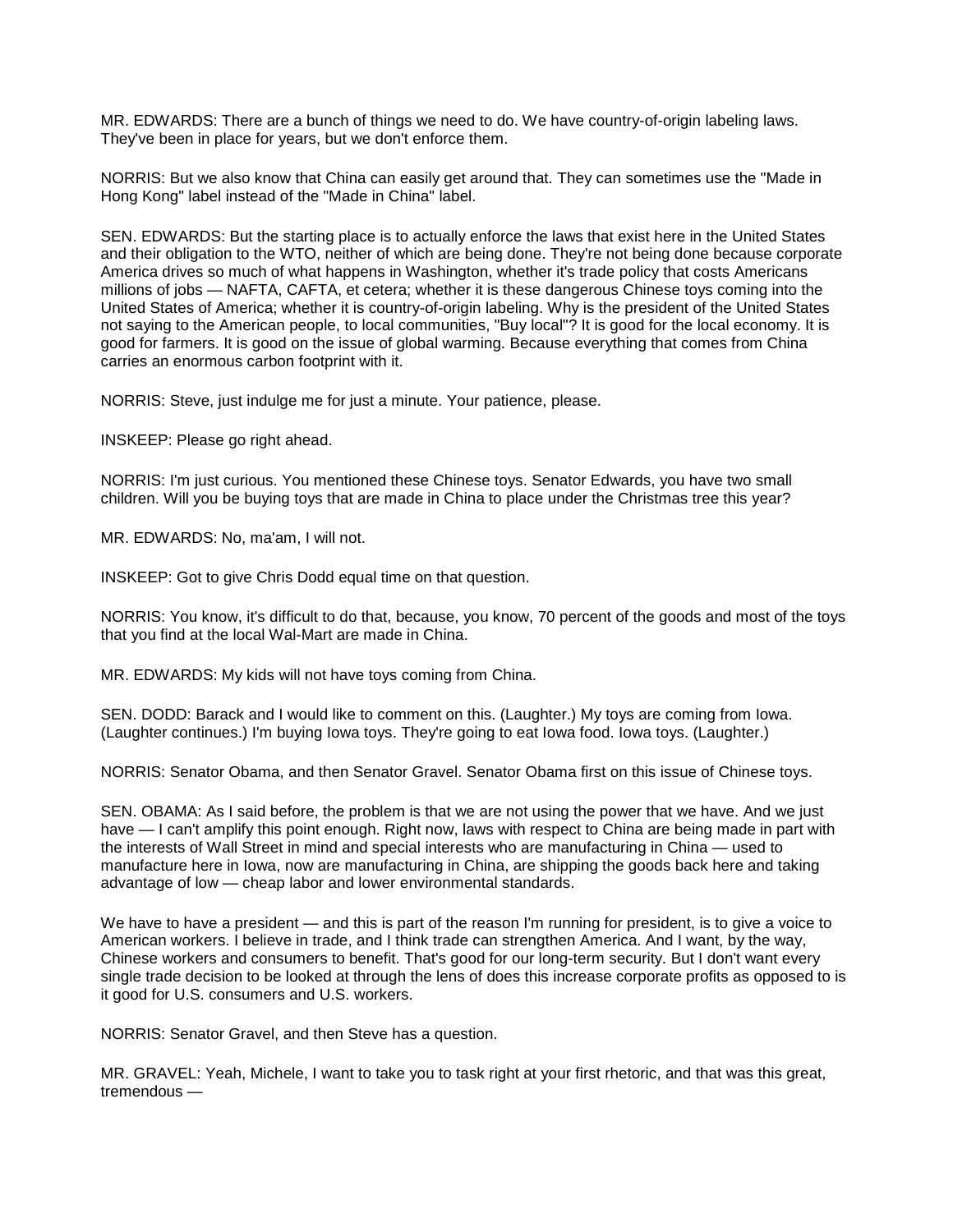NORRIS: I believe it was a question.

MR. GRAVEL: Right. The tremendous increase in their defense. They're only 10 percent of American defense. They haven't had a tremendous increase. Ten percent of our defense.

And I want to take all of them to task. Clearly, none of them are running for China — president of China because this amount of demagoguery is shameful.

Here, the Chinese people have a problem. And when we continue this rhetoric of beggar thy neighbor, where our interests always come first, there should be the interests of human beings, the interests of human beings.

NORRIS: Senator Gravel, thank you.

MR. GRAVEL: Because when you have a foreign policy that's beggar thy neighbor, we all become beggars. And so when they talk about the currency of China, what about the — what manipulations we do? What about the American companies that dump things abroad?

NORRIS: Senator Gravel, thank you.

MR. GRAVEL: What about the tariffs  $-$  you want to have a  $-$ 

NORRIS: Thank you. Thank you. Thank you.

MR. GRAVEL: Thank you.

NORRIS: In the interest of time.

Steve has a question.

INSKEEP: Just want to wrap up Dan Frommelt's tradeoff that he discussed, the \$300 TVs versus the \$600 TVs. Is any of you willing to state frankly that, if you do what you're talking about — getting tough on the currency, cracking down on what Senator Dodd called slave labor, taking other steps — that Americans are going to pay more for consumer goods at Wal-Mart, and you believe it's worth it? Is anyone willing to state frankly that that is the tradeoff?

Congressman Kucinich.

REP. KUCINICH: Either buy America or bye-bye America. We have to recognize that, and a Kucinich administration will rebuild American industry. And while I'm listening to this debate right here, I'm the only one up here who voted against China trade. My good friend John Edwards, who is a friend of mine, you know, he voted for it and is now decrying what's come over.

I'm saying that it is critical that we rebuild America's industry, that we not get in an arms race with China, that we have new trade laws based on workers' rights, human rights, environmental quality, that we take a new direction with respect to environmental policy, getting China away from nuclear, coal and oil.

I mean, we should be able to have solid relations with China, but we got to get our own house in order, stop the speculation on Wall Street and stop Wall Street from moving our jobs out of this country. And that's what the China trade vote was all about.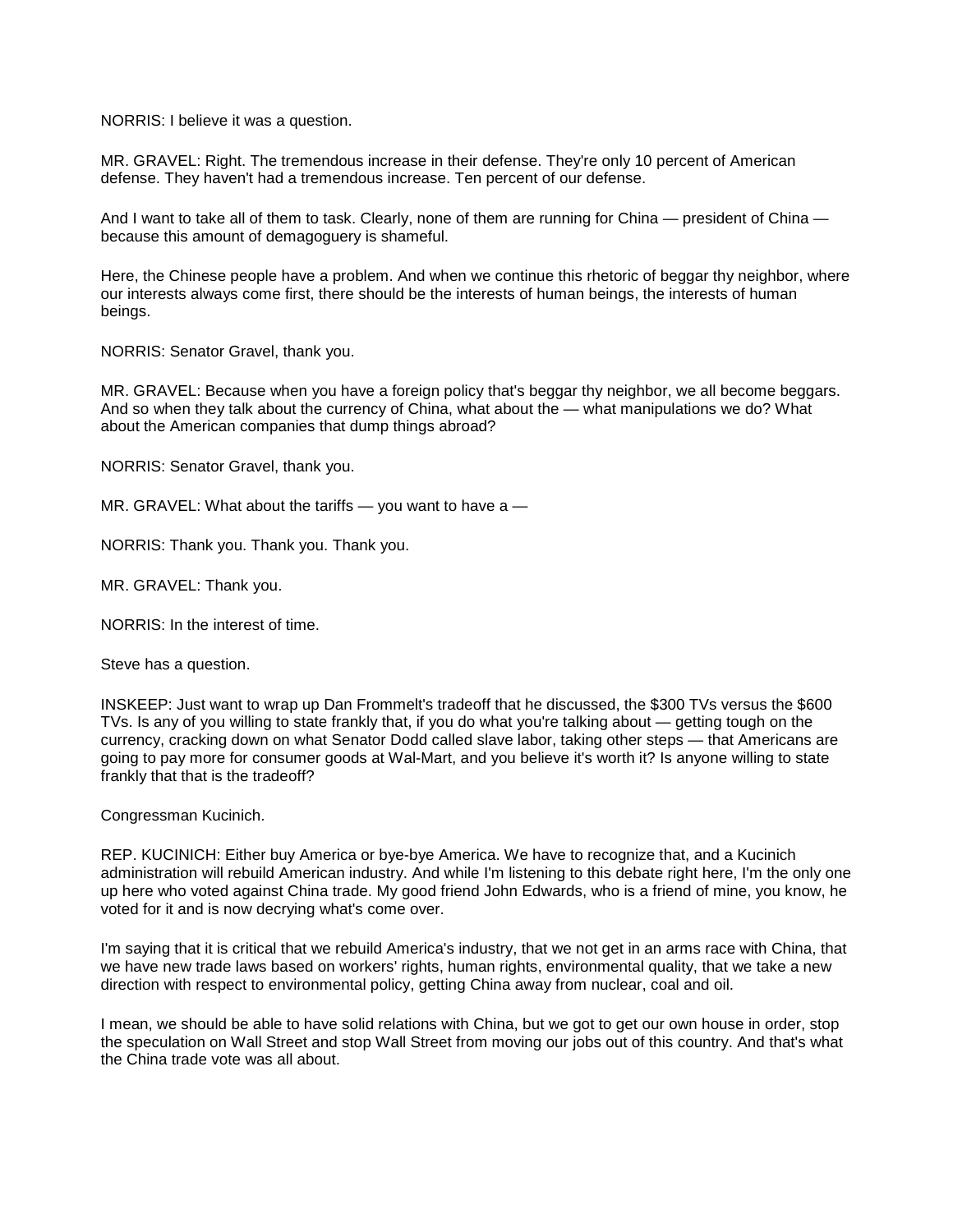INSKEEP: But Senator Obama, is that the trade-off, that people will have to pay higher prices if we do what you propose; and that's worth it, in your view?

SEN. OBAMA: I actually believe that China will modify its behavior if we actually are tough in our negotiations. Look, we are the biggest market for China. They can't afford to just say, "See ya later." They're going to have to sell here. And if we tell them you have to meet certain safety standards, that you have to enforce certain labor and environmental agreements, they will meet them.

Now, could there potentially be some higher costs in the front end? Probably. But I guarantee you I don't meet a single worker in Iowa who's been laid off who says, "I wouldn't rather pay a little bit more for sneakers at Wal-Mart but still have a job."

NORRIS: Now listen, just quickly, I want to bring another listener into this, because we did get some questions from the listeners. And I want to hear from Karen Zuch (ph). She is a listener. She is also a mother. So let's take a quick listen.

MS. KAREN ZUCH (Santa Cruz, California): (From tape.) As the mom of a 1-year-old son, I am very concerned about the toxic chemicals that lace many toys and other products sold in America. These chemical agents cause cancer, birth defects and genetic damage. Unlike the European Union, the U.S. does nothing to limit the use of these agents and does not require that the toxic ingredients are listed.

If you are elected president, what changes will you make to ensure that my son will grow up free from these frightening dangers?

NORRIS: Karen Zuch there. She's from Santa Cruz, California. She's pointing out that the European Union has stricter standards. But if you look at the Chinese recalls in this country, they still represent fewer than 1/100th of all of the toys and products that come into this country. Is it possible that the U.S. could overreact to this?

I'm posing this to Senator Clinton. What's the danger of that?

SEN. CLINTON: Well, first, I really sympathize with the young mother, because we don't do anywhere near enough to try to prevent dangerous materials and products from coming into our country. We don't even do enough of it within our own country. We have totally turned our back on the information that is available to try to better track the impact on children and others of these kinds of exposures to toxic materials.

So, number one, we need tougher standards across the board, something I've been advocating for years. Number two, it should be especially applied to any kind of imports, and that requires going and making sure that we have inspectors on the ground and we have tough standards and we exercise recalls.

You know, the reason we have such few recalls, even though they have been increasing because the evidence has been so overwhelming, is because this administration has basically defanged the Consumer Product Safety Commission. They do not have any real appetite for going after these companies and countries that are flooding our markets with dangerous products, and that has to stop.

NORRIS: We only have just a few — very short time, Senator Dodd. But I just want to ask you, because you've served in the Senate for some time, given the concerns about currency manipulation, product recalls, is there any vote that you would look back at and think, "You know, I really wish I could reconsider that"?

SEN. DODD: No, no, I wish the Senate would have reconsidered when I offered legislation on lead paint, for instance, here to try and reduce the kind of problems that Karen has talked about.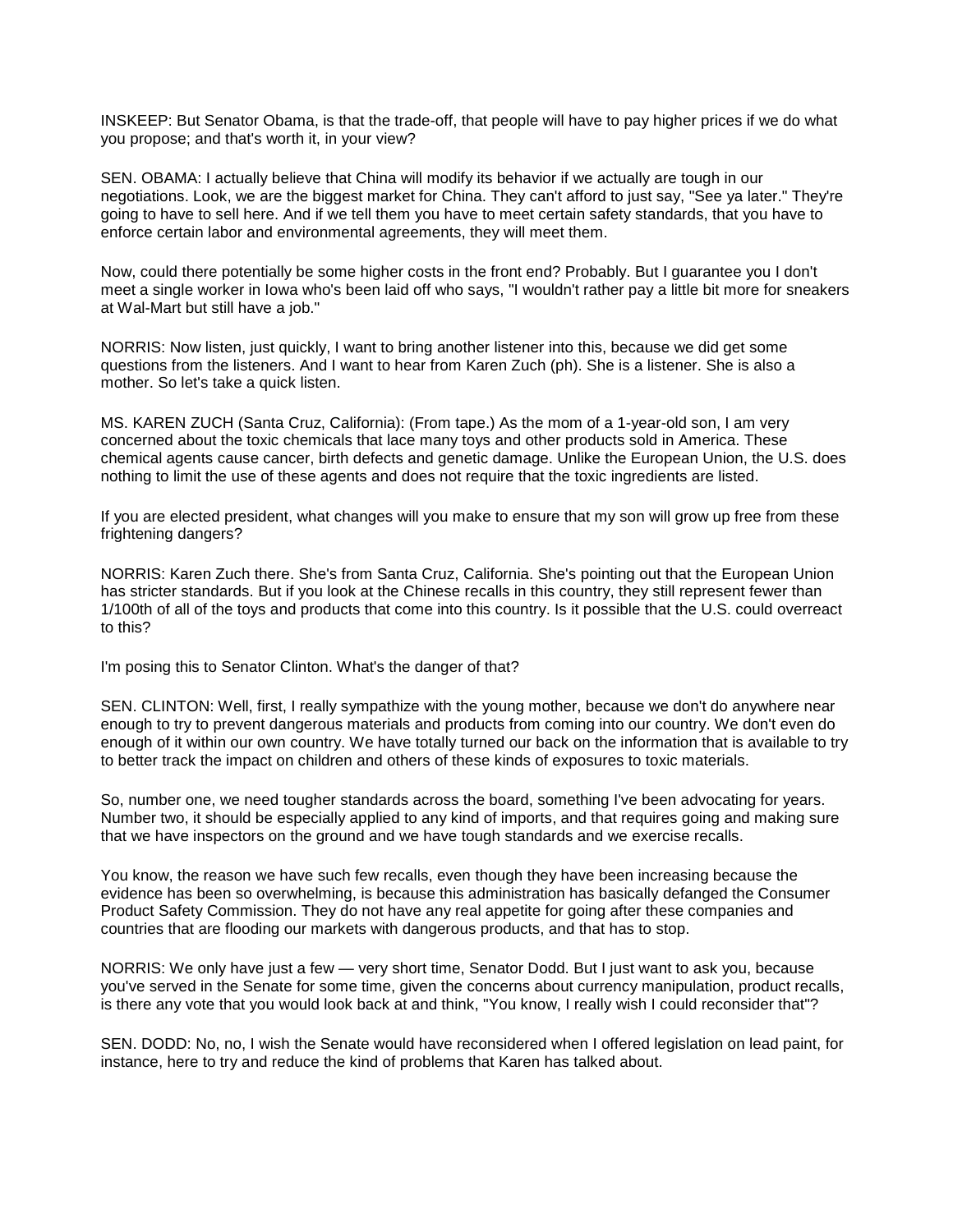I have a child that has serious food allergies. I know what it's like every day to read a label — every single day — because my child could die if she consumed the wrong products here. Eighty percent of the food we consume in this country is imported and only 1 percent of it is inspected. And there's no country of labeling on the products here, and you'll have about 10 different descriptions of an egg here. And that's very difficult, if not impossible, for women like Karen and parents who have children who have to be careful about the products they consume.

NORRIS: OK. We're going to have to leave this part of our discussion right there. We'll take a break for just a few minutes, then we will continue with the second hour of our Democratic presidential debate from Des Moines. This is special coverage from NPR News.

(Announcements)

INSKEEP: From NPR News and Iowa Public Radio, this is the second hour of our Democratic presidential candidates' debate from Des Moines. I'm Steve Inskeep.

SIEGEL: I'm Robert Siegel.

NORRIS: And I'm Michele Norris.

INSKEEP: We are at the Iowa State Historical Museum, near the State Capitol Building. And with us are seven of the Democratic candidates. From left to right on your radio dial, they are Senator Hillary Clinton, former Senator Mike Gravel, Senator Barack Obama, Senator Christopher Dodd, Senator Joseph Biden, former Senator John Edwards and Congressman Dennis Kucinich.

By the way, we also invited the Republicans to debate this week in a separate forum. They were unable to come for scheduling reasons and they are working with us to find a new date.

SIEGEL: This is an unusual debate. We've selected just three topics, subjects we think deserve close examination. And because we're limiting the topics, the candidates will have more time to explain their positions, and we will have the time to follow up on some of those answers.

We've already heard the candidates on Iran and the lessons of Iraq. And coming up, we'll talk immigration. Right now, it's China, and that's where my colleague Michele Norris is going to pick up.

NORRIS: Thank you, Robert.

Every modern president has faced a delicate balancing act with China. And this is how one listener, Panpan Wang of Venice, California, put it. Let's listen.

MR. PANPAN WANG (Los Angeles, California): Many presidential candidates have talked tough about China and its human rights record in the past but, in the end, favor securing our economic interest rather than risk upsetting China by substantively talking about the human rights issue. China is given a free path to go at her own pace. How would you balance human rights and trade with China?

NORRIS: Senator Biden, I'd like to begin with you.

What kind of human rights commitment should the U.S. try to exact from China, particularly in advance of the 2008 Olympics? And how do you ensure that the country would actually live up to those commitments?

SEN. BIDEN: You can't ensure it but look, this is all about playing by the rules. I've been pushing, as chairman of the Foreign Relations Committee for the last seven years, or the ranking member during that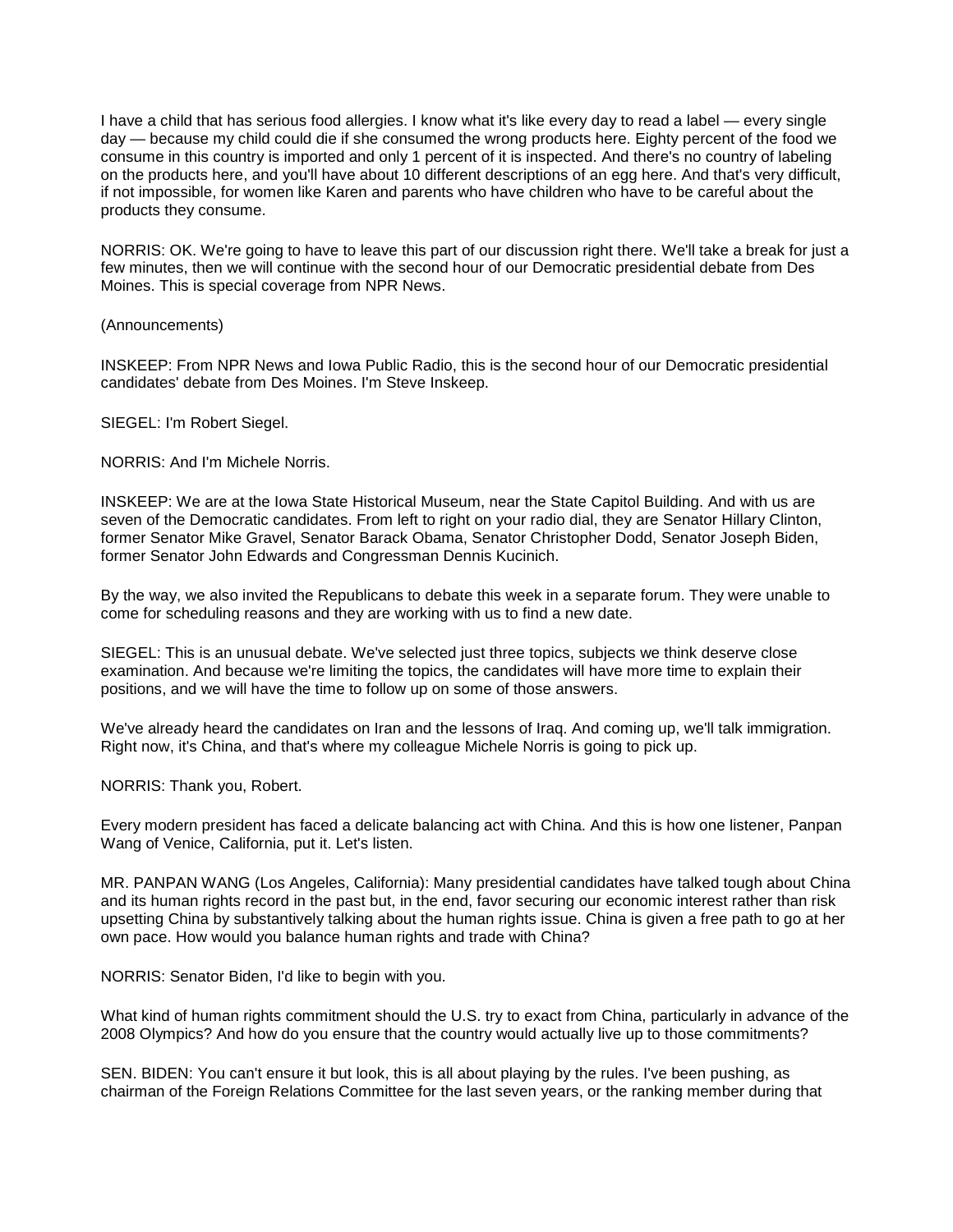period, that we hold China accountable at the United Nations. We won't even, at the United Nations, we won't even designate China as a violator of human rights.

Now, what's the deal there? We're talking about competition. That's the — in terms of trade. It's capitulation, not competition. Name me another country in the world that we would allow to conduct themselves the way this country has — China — and not called them on the carpet at the U.N. Name me another country in the world who would use the trade practices they use with us, that we would not call them on the carpet.

NORRIS: So, Senator Biden, are you saying that you would call them on the carpet, that you would —

SEN. BIDEN: Absolutely. Why —

NORRIS: — that you would appoint a U.N. ambassador who would press for this?

SEN. BIDEN: And the reason I would is that, well, it's the one way to get China to reform. You can't close your eyes. You can't pretend. It is self-defeating. It's a Hobson's choice we're giving people here.

NORRIS: A Hobson's choice is how Senator Biden characterized this.

Senator Clinton, what kind of commitment should we try to exact from China?

SEN. CLINTON: Well, I agree with Joe very much. You know, 12 years ago, I went to China, and the Chinese didn't want me to come. And they didn't want me to make a speech, and when I made the speech, they blocked it out from being heard within China, where I stood up for human rights and in particular women's rights, because women had been so brutally abused in many settings in China.

And I think you do have to call them on it. I mean, the Chinese respect us if we actually call them on their misbehavior and their breaches of human rights, economic activities and other kinds of problems that we have with them.

That's what I object to about this administration. We've gotten the worst of both worlds. We've gotten neither the kind of smart enforcement nor the kind of cooperation that might lead to changes in behavior. Instead we have this erratic, incoherent policy.

So I think it's important that, as the next president, I would make it very clear what we expect from China and use every tool at our disposal to try to change behavior.

NORRIS: Just a quick follow. When you traveled to China and then when you returned to the White House, did you advise your husband on Chinese foreign policy or on foreign policy in regard to any other countries that you traveled to? And conversely, if you were elected president, would he advise you?

SEN. CLINTON: I certainly did. I not only advised; I often met with he and his advisers, both in preparation for, during and after. I traveled with representatives from the Security Council, the State Department, occasionally the Defense Department, and even the CIA. So I was deeply involved in being part of the Clinton team in the first Clinton administration. And I am someone who want the best possible advice from as many different sources as possible, and that would certainly include my husband.

#### NORRIS: Senator Dodd.

SEN. DODD: Well, I think there's an ongoing situation. I want to commend at this point here people like Nancy Pelosi and others, who just recently, when the Dalai Lama was here, presented him with a gold medal. We've raised the issue — not often enough — on Tibet and what's happened with the almost genocidal behavior, when dealing with this remarkable culture that's been under assault. And the idea that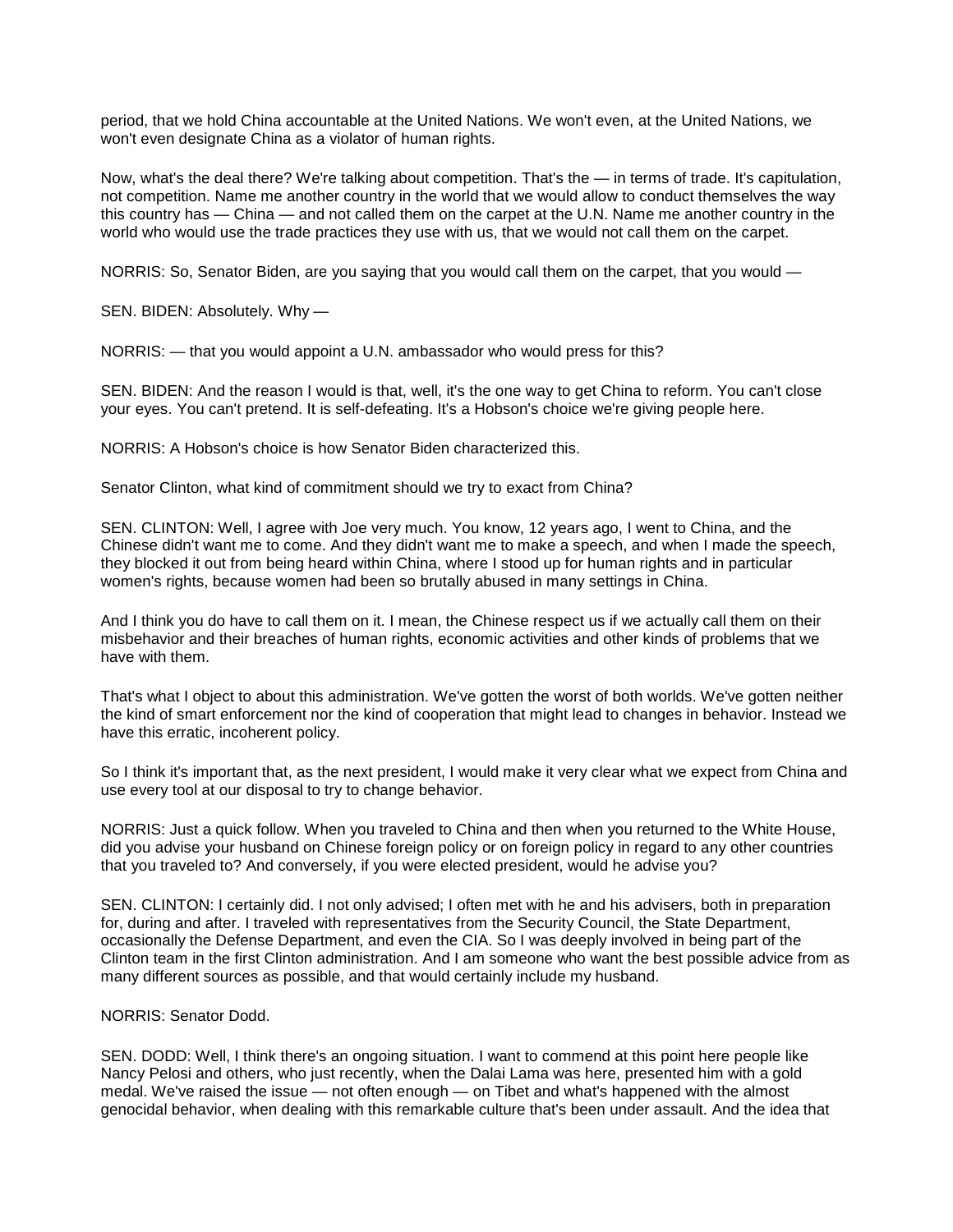we'd recognize him and welcome him here as a religious leader in the world is exactly the kind of symbols we need to send.

We're talking here about a lot of things we would do to be tougher on China. It's also important to understand a balance is necessary here. China is acquiring massive natural resources, you raised earlier, around the world. They have huge energy issues. Twenty-five million people a year move from rural China to urban China. We ought to be working with them in various areas on energy policy, environmental policy as well.

So I don't want this to be seen, as we discuss this today here, always just about the acrimonious or the difficult or the tough positions we're going to take -

NORRIS: But if you're —

SEN. DODD: — but to make them recognize that the Dalai Lama is an — is an international religious leader who's worthy of recognition. And if they, as they apparently did, threaten to deny some ships to able to move in waters off China over that, they need to understand this isn't going to change in a Democratic administration.

NORRIS: Senator Edwards, with all this tough talk about China, how do you actually hold them accountable?

MR. EDWARDS: You hold them accountable in the WTO. America uses its diplomatic and economic leverage. We have enormous leverage with the Chinese.

And I want to add on to one thing that Chris just said. This whole issue of balance — if you look at what's happened — and this didn't just happen under George Bush; this has been going on for a decade and a half now — in my hometown, the mill that my father worked in, and the people that I grew up with — that mill's closed now. The jobs are gone. The same thing has happened in Newton, Iowa, and all across this state.

I met a man named Doug Bishop a couple — few years ago, who talked about having to look his child in the eye and explain why his — her daddy, who had worked in that mill his entire life, that factory, had lost his job and hadn't done anything wrong, because his child did not understand.

American trade policy is catering to the interests of big corporate America. It has been for a decade and a half. And we desperately need a president of the United States who, instead of asking, is this going to help corporate profits — is this actually going to stand up for American workers and American jobs.

NORRIS: Robert has a question, but just for clarity, just — I just heard you say that America has enormous leverage. To my first question when we began this discussion on China, you said that America did not have enough leverage —

MR. EDWARDS: Oh, no, I didn't. No, I said we have more leverage than they do. We do. I think everybody actually agrees with that.

But our leverage is economic, our leverage is diplomatic, and we have leverage within the WTO, which Senator Biden and others have spoken about.

But we have not held China accountable, and the result is the loss of American jobs, the struggling of American families, the struggles of the middle class. Those jobs help support the middle class and build the middle class in this country. And as we've already talked about, dangerous Chinese products coming into the United States.

NORRIS: So diminished, but significant.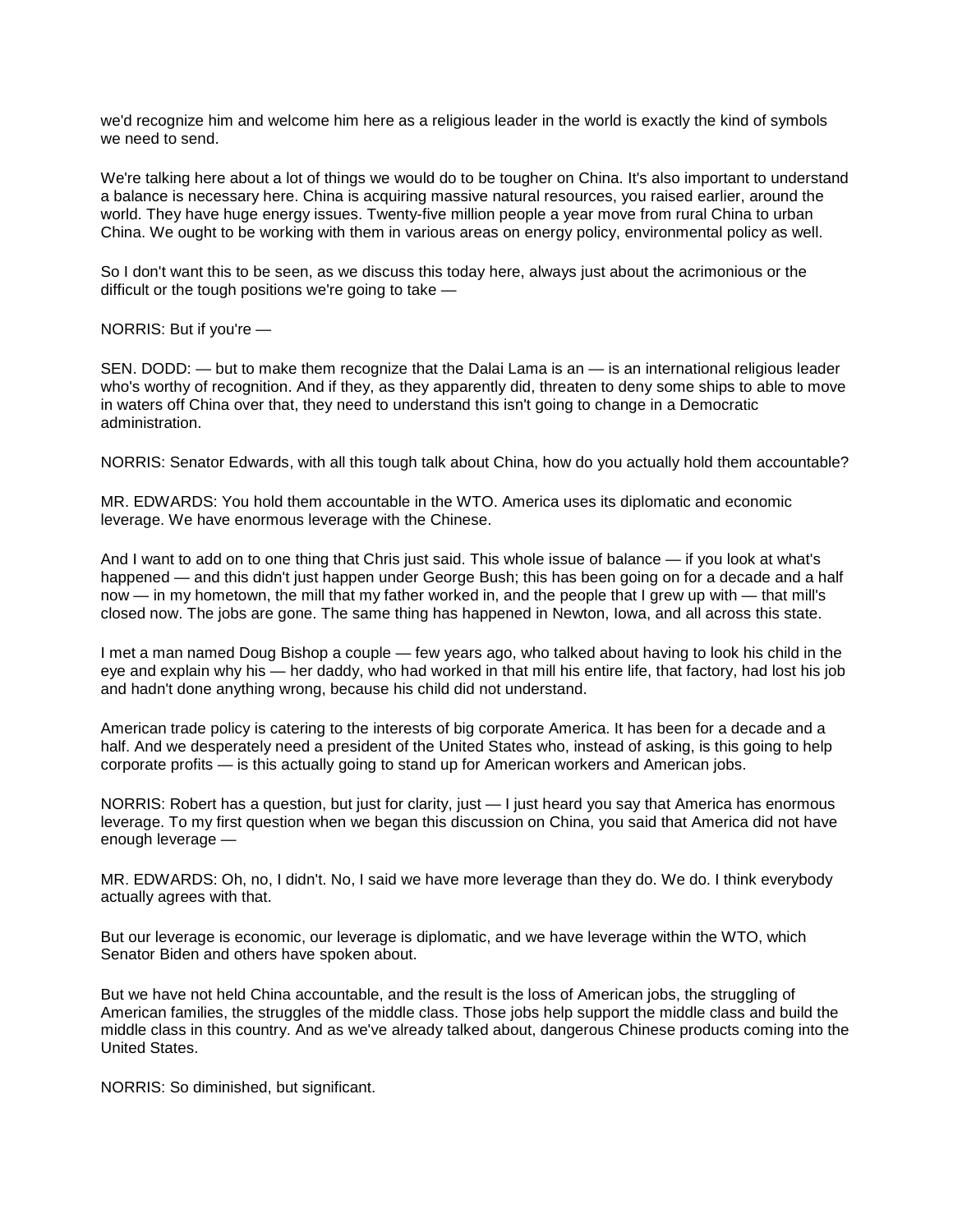Robert, you have a question.

SIEGEL: Senator, there's an implication in what you just said. The text — that the United States can become once again a major power in textile production, an industry we associate with low-wage emerging economies. Isn't it fair to think that no matter what our relationship with China, obviously poorer countries are going to be producing a lot of textiles in mills around the world, it's just not what our economy should be specializing in at this time?

MR. EDWARDS: What is fair to think is that we have had a trade policy that has cost America — my father, who worked in a mill for 37 years so that I could be — and my brother and sister could have a better life than he had, that mill that he worked in is gone. Jobs all across Iowa are gone. And the reason is because America has catered to the interests of corporate profits, not the interests of the American middle class, not the interests of American workers, and not the interests of these manufacturing jobs.

Are there other things we need to do? Of course there are. America, to be competitive over the long term, needs a trade policy that works, that looks out for the interests of the middle class, but it also needs — America needs to be the most creative, best educated, most innovative workforce on the planet. Those two things are not mutually exclusive. They can both be done at the same time.

NORRIS: Thank you very much.

Senator Obama, I just want to return to the question of currency manipulation. You had said that if China is actually manipulating their currency, this country needs to "take them to the mat." What exactly did you mean by that?

SEN. OBAMA: We have legislation that says that if, in fact, they are manipulating their currency — and I think there's no dispute that they are — that we need to take strong action. It's in the Banking Committee. Chris is presiding over that.

And — now, here's the problem. I will say that it's actually a blunt tool. I'd prefer not doing this legislatively. The problem is we've had a president that has shown no leadership on it. So if — and when I am in the White House, I will meet directly with the Chinese leadership and indicate we have to restore balance. And, by the way, we have to mobilize our allies, such as the European Union, to have that conversation with us.

This is an imbalance that is not good for any economy over time. It's not sustainable, the trade imbalances that we have.

But just to go to a point that was made earlier, so often we see these issues as contradictory. Mike Gravel, I am interested, as I said, in making sure that the Chinese population is fed and clothed and advancing. I think that is important. It is not, I think, in the long-term interests of China to expand solely on the backs of lowwage worker — work that is undermining U.S. work. If we are saying to China, raise your labor standards that will over time improve the lot of Chinese workers as well as U.S. workers. And that's what we should be looking at, is how can we improve the working conditions, the safety conditions, the consumer protections that are available for all people, and that's not what's happening right now.

NORRIS: Senator Obama, thank you.

Senator Biden, very quickly.

SEN. BIDEN: Look, first of all, I don't buy this being, "Why are you being so tough on China?" Would we do any of these things with regard to France or Germany or England, our friends, our allies? The answer is we would.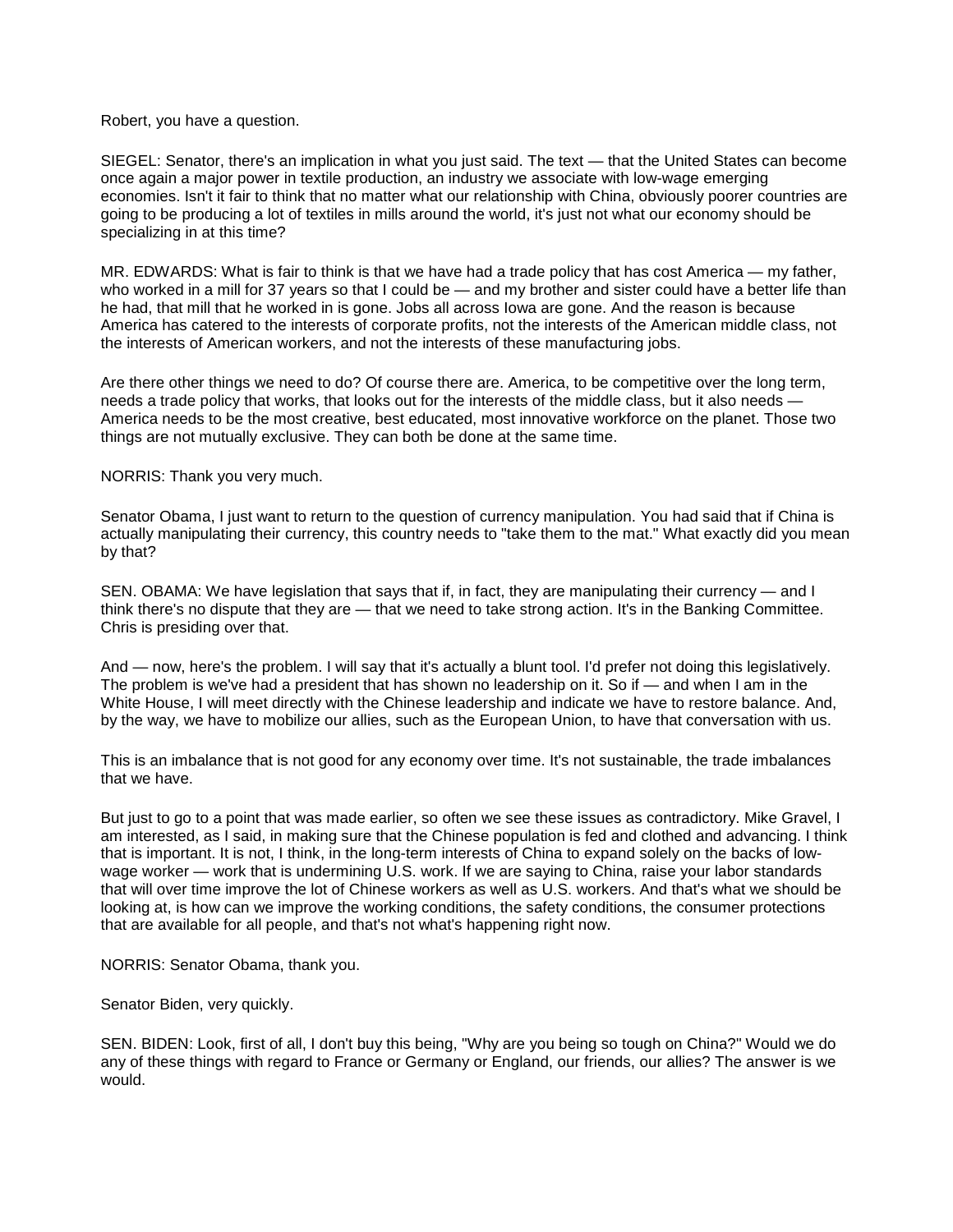NORRIS: Do you think it's an analogous situation?

SEN. BIDEN: No, I think it is — look, if France was acting like China's acting, we'd be tough with them. If England was doing what China's doing, we'd be tough with them. This is about being fair.

And by the way, to deal with the currency — back in '88 we had the same deal, and what happened, we had a thing called the Plaza Accords. We brought in all of the major currencies in the world to sit down and say we've got to rationalize the currency here. Us doing it by ourselves is the ultimate blunt instrument. We may be able to do that, but were I president, I'd be calling a similar conference, bringing in the rest of the world to rationalize our currencies here.

NORRIS: Time is tight. I just want to return to something that Senator Clinton said. You said that China reacts if they are pressed. So would we believe that — should we believe that the relationship — the U.S. relationship with China under a Hillary Clinton administration would be less one of cooperation and engagement and one more akin to confrontation?

SEN. CLINTON: No. No, absolutely not. It would be a position where we would operate from strength with a coherent policy about what our interests were and what we hope to achieve.

I'll give you a quick example. I have a company in my state that has exported into China for many years. All of a sudden, out of the blue, they were told that they were going to start having tariffs slapped on their product that would have made it absolutely uncompetitive for them to compete. Their alternative was to go into business with some Chinese company, more than likely some kind of front group for the People's Army, and therefore lose their intellectual property. And so I helped them stand up to that, and they respected it and backed down.

NORRIS: Thank you. That's where we're going to have to end our discussion of China. We could have gone on, but thanks to all the candidates. We'll continue in just a minute with our Democratic presidential debate.

(Announcements)

SIEGEL: From NPR News and Iowa Public Radio, this is special live coverage of our Democratic presidential debate from Des Moines. I'm Robert Siegel.

INSKEEP: I'm Steve Inskeep.

NORRIS: And I'm Michele Norris.

The other day, an Iowa voter advised us of a big campaign issue. He called it the M-word, M-igration. The so-called M-word is our next topic, and Steve Inskeep will lead our questioning.

INSKEEP: Thanks, Michele.

Candidates, we've just been doing some reporting in the last few days from Marshalltown, Iowa, a city that I know many of you have visited. This is a city with a lot of immigrants, a number of illegal immigrants. There have been immigration raids there. And that raises questions about citizens in places like that all over America.

Some citizens in Marshalltown turn in illegal immigrants, some take them in. There's actually a person who's been indicted for sheltering immigrants, which raises a question that I'd like to put to you: What obligations do American citizens have when it comes to illegal immigrants?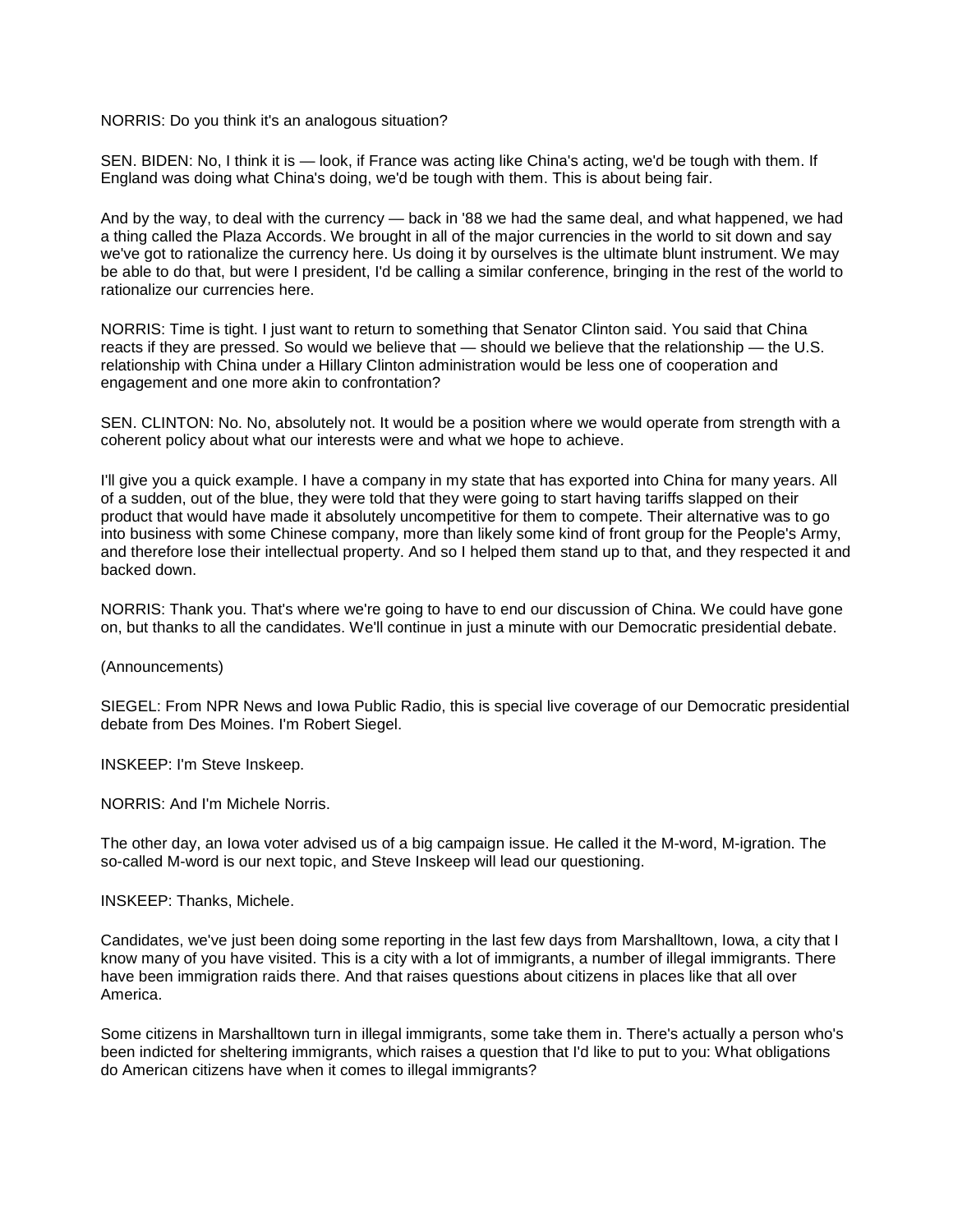And let's start with Senator Obama. Would you expect Americans, if you're president — January 2009, immigration reform, whatever you want hasn't happened yet. Would you expect Americans to turn in illegal immigrants when they come across them?

SEN. OBAMA: We do not deputize the American people to do the job that the federal government is supposed to do. So as president of the United States, I will make sure that the federal government does what it's supposed to do, which is to do a better job of closing our borders and preventing hundreds of thousands of people to pour in, have much tougher enforcement standards when it comes to employers, and create a pathway of citizenship for the 12 million people who are already here.

INSKEEP: So does that mean that Americans should not turn in illegal immigrants?

SEN. OBAMA: The point is that we are not going to have — we're not going to deputize a whole bunch of American citizens to start grabbing people or turning them in, the — in part because the ordinary American citizen may not know whether or not this person is illegal or not.

Now, we do — we should be holding employers accountable, because they have a mechanism whereby they can actually enforce. But you know, the notion that we're going to criminalize priests, for example, or doctors who are providing services to individuals and throw them in jail for doing what their calling asks them to do, which is to provide help and service to people in need, I think that is a mistake. I think that's out of America's character.

INSKEEP: I'm going to get to several candidates on this. Senator Dodd, let's say that you're hiring a nanny. Perhaps you've have this experience. A number of —

SEN. DODD: No, I haven't had that experience, and I —

INSKEEP: Well, let's say that you had.

SEN. DODD: Nice try. (Laughter.)

INSKEEP: — for your kids. Let's say that a citizen is hiring a nanny.

SEN. DODD: (Inaudible) — be checking out, very thoroughly —

INSKEEP: Working parent — well that's the question.

SEN. DODD: Yeah.

INSKEEP: You interview a number of applicants. They all seem very nice. They seem like they would take care of the kids, but it would appear that their documents may not be in order. What would you want an American to do?

SEN. DODD: Well, I think you've got an obligation here to go beyond that if you have any doubts or questions here. People who knowingly hire undocumented workers, I think, need to be held accountable to a far higher degree of penalty, civil and possibly criminal, if in fact it's widespread, because these are the things that are going to slow down the 4 to 500,000 people who come here each year.

You know, I understand — look, I think this debate has to begin someplace. I'm very worried about the fearand hatemongers out there who are going to divide this country very terribly on this subject matter. We've been a welcoming people for the entire history of our nation. I hear there were exceptions in the 19th century with the "Know-Nothings" and at the end of World War I, which were dangerous periods here.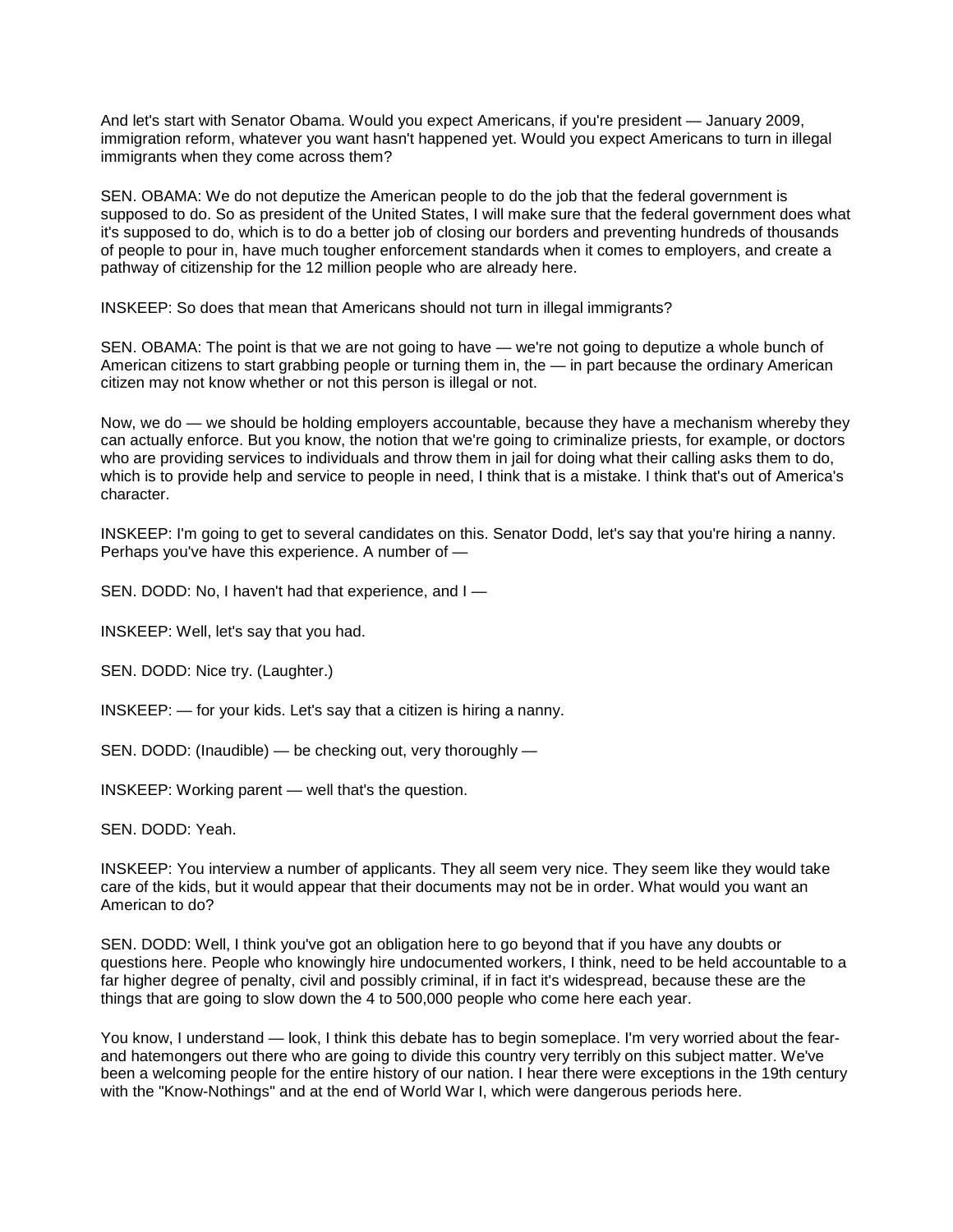But obviously, any self-respecting country has to control its borders. It has to impose penalties that would otherwise attract people to come here — understanding why they want to be here but also understanding our capacity and ability to handle this.

That's why I've taken the strong position here of doing whatever we can on both sides of the border, and I've worked this for a long time. For 20 years, I've chaired the interparliamentary meeting with Mexico. I speak the language fluently. We have a large percentage of people coming from Latin America. We passed the CAFTA trade agreement here. You want to go right to the heart of these things here, we allowed every single country under CAFTA to be able to set its own labor standard. Exactly what happens is businesses locate there and race to the bottom. Instead of improving the quality of working conditions that would give people in these countries a chance to stay in their own nations, which most of them would prefer to do, we're encouraging people to come here by not having trading agreements that don't insist upon —

INSKEEP: We're going to talk more about that, those issues, as we go along here.

But sticking with real people, Congressman Kucinich, the real person in that situation, what should they do?

REP. KUCINICH: Rely on the Constitution. You know, we don't encourage vigilantism in this country. We have a Constitution, we have due process, we have equal protection, we have habeas corpus. This administration, as — like — you know, would like to shred the Constitution and deny people all those rights. But when we get into that, what we do, we take the path of denying constitutional rights, and we're back to Abu Ghraib and Guantanamo and all those other violations of rights that we're ashamed of now. And I'm saying that we have to realize that these are economic refugees from NAFTA.

You know, I've said it over and over. Cancel NAFTA. Negotiate a new trade agreement with Mexico based on workers rights, human rights, environmental quality principles. Give a path to legalization for the people who have been here. You can't send them home willy-nilly. You have to have a way in which our immigration policy resonates with the deeper principles of inclusiveness in America, as symbolized by our Statue of Liberty.

INSKEEP: We may get to NAFTA as well, time permitting.

I want to play a bit of tape, though, of Amy Vybiral(ph). She's at the Marshalltown Education & Training Center so she's somebody who deals with this in real time. And here's the policy that she follows as an English as a Second Language institution teaching immigrants.

MS. AMY VYBIRAL (Marshalltown Education & Training Center): I don't know their status and I don't — we don't ask. Let me put it this way. We ask a Social Security number of everybody who enters and we require it of no one. So it's not a prerequisite to attend a college.

INSKEEP: Senator Clinton, if you're president in January of 2009, is "don't ask, don't tell," which is a way you could characterize her policy there, is that appropriate for people and institutions that receive government funding?

SEN. CLINTON: Well, I agree with what Barack and Chris and Dennis have already said. It's the failure of the federal government that puts people like Amy into this position. I do not think we should be criminalizing her or expecting her to enforce the broken laws of our federal immigration system.

In fact, I spoke out very strongly against an effort that was undertaken in the House of Representatives to do just that, to basically say anyone who offered aid, comfort or any kind of service to someone in need who turned out to be an illegal immigrant was going to face criminal penalties. That is not in keeping with who we are as Americans. What is in keeping is having a government fulfill its responsibilities. That would be my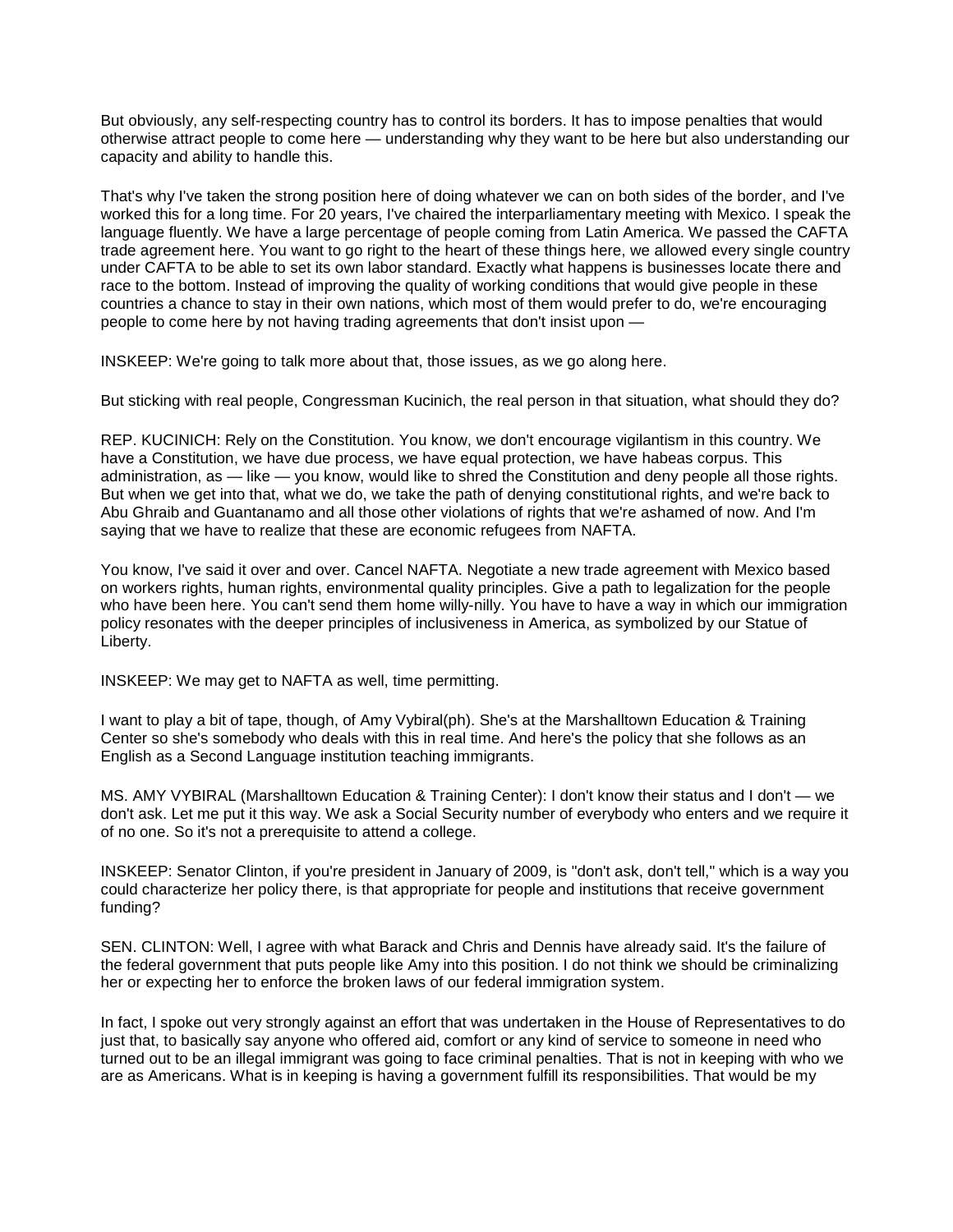highest priorities and that what — that's what I would attempt to achieve with comprehensive immigration reform.

INSKEEP: Although if a citizen witnessed some other kind of crime, wouldn't you want them to report it?

SEN. CLINTON: Well, you know, it's a very clever question, Steve. But I think it really begs the question, because what we're looking at here is 12 to 14 million people. They live in our neighborhoods. They take care of our elderly parents. They probably made the beds in the hotels that some of us stayed in last night. They are embedded in our society.

If we want to listen to the demagogues and the calls for us to begin to try to round up people and turn every American into a suspicious vigilante, I think we will do graver harm to the fabric of our nation than any kind of, you know, person by person reporting of someone who might be here illegally. I reject that. I think again you have to look at the failure of the federal government and the failure of our political system to make a change in how we should be enforcing our immigration laws. And that's what I will try to do.

INSKEEP: Senator Biden.

SEN. BIDEN: I'd like to make a distinction here, and I agree with Hillary on this.

What Amy, as I understood the question, is doing is providing a service to children. There's 1.8 million children here.

SIEGEL: Many adults as well, people learning English as a second language.

SEN. BIDEN: OK, well, that — I just assumed she was talking about children.

There's a distinction, quite frankly, between providing a service and providing for you being able to make money by hiring someone you can hire cheaply in order to be able to make your business grow. I find a moral distinction there, number one.

Number two, as a single parent for five years after my wife and daughter were killed, raising two kids, I went through, out of necessity, trying to figure out how to get a nanny to help me out. Thank God I had my sister and my mother, but I went through that, to try to relieve them. Guess what? Most of the illegals that came to seek a job with me, they did not speak Spanish. They were from Ireland, England. They were from Germany. They were from Poland. The majority of the people here undocumented — 60 percent — are not Spanishspeaking. They've overstayed their visas. And —

INSKEEP: Question from our colleague — from our colleague, Robert Siegel.

SIEGEL: You used the same figure at the Brown and Black Forum on Saturday, but the Pew Research Center has estimated this, that in fact 56 percent of the illegal immigrants are from Mexico and 22 percent from other Latin American countries. Aren't the vast majority of the people here, in fact, Spanish speakers?

SEN. DODD: They are.

SEN. BIDEN: Well, Chris tells me they are. The data I received was that the total amount of people who are here undocumented and the people overstaying their visas were people who are not from Latin America.

Chris knows more about this than anybody in terms of numbers —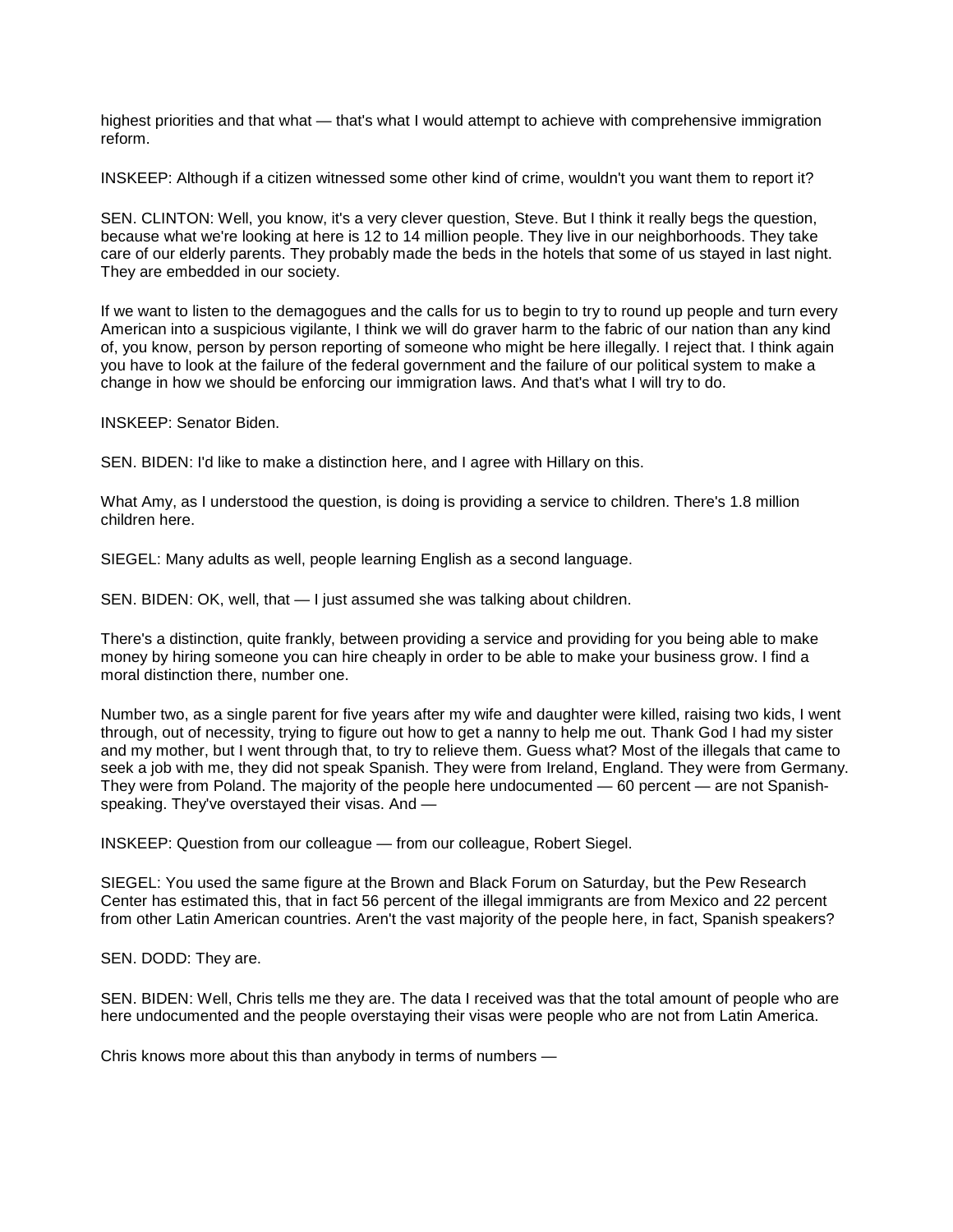SEN. DODD: I think — I think both of you are right. The Pew statistic's, I think more recent arrivals, and that number is higher coming from Latin America. Overall, Joe's point, the people going back years here, would include a larger number coming from non-Latin American countries. So both numbers may have — may be accurate; just depends how you frame it.

SEN. BIDEN: But the point is — the idea here is — and it seems to me there's an obligation on the part of an employer who is seeking someone to work for him or her to know whether or not that opportunity is being given first to an American before they hire someone here who is legal or illegal — I mean, excuse me, who is illegal.

INSKEEP: Just a yes-no question before we go on, Senator. Those Irish people and others, illegal immigrants you interviewed, did you hire one?

SEN. BIDEN: Did not hire one, absolutely not.

INSKEEP: You found someone legal?

SEN. BIDEN: I found — I didn't — I didn't find anyone. I thank God for my sister.

And by the way, you may remember, I'm the guy that reminded the former administration that Zoe Baird was a little bit of a problem, if you may remember.

INSKEEP: Let me move on to Senator Edwards, if I might. Senator Edwards, in a recent debate you said, as I'm sure you've said many times, that illegal workers are exploited, that they're paid less; if they try to report problems, they're asked about their immigration status. But you have also said that you do not believe that illegal immigration is driving down wages. If they're being paid less, how can they not be driving down wages?

MR. EDWARDS: What I've actually said is there have been some serious academic studies done on this question and the studies are not the same. They have not reached the same conclusions. I think that — that there is — there is some confusion in the work that's been done, the research that's been done on this question.

But what I've also described are some of the things that I've seen firsthand. The town — small town that I grew up in, in North Carolina is now about half Latino, Hispanic. I did a poverty tour earlier this year that began in — in New Orleans, but it also went through Mississippi. And in Canton, Mississippi, I met with a group of workers who worked at a poultry plant there, largely Hispanic, and the abuses that they described to me were extraordinary. There was a man there who had been injured on the job — had his back broken, literally, on the job — and was told by the company doctor that it was just a generic condition and there was nothing they could do for him.

And what I consistently heard from the workers  $-$  I've heard this all over the place  $-$  is if they're  $-$  they're not being paid in many cases for the work that they're done, not being paid overtime, not being paid in many cases the minimum wage. And if they raise any question about it, they're — the first question the employer asks is, "What is your status?"

INSKEEP: Well, how are they not driving down wages for everybody else if that's the case?

MR. EDWARDS: Well, I think what the studies show is there are a lot of things driving down wages in the United States of America. One of those things, which I hope we have time to talk more about, is the loss of good middle-class jobs, which has been accelerated under this administration but didn't begin under this administration. And I think there are a variety of things that are contributing to that. And one — the great issue facing the next president — that will be facing me as president is, what do we do to strengthen and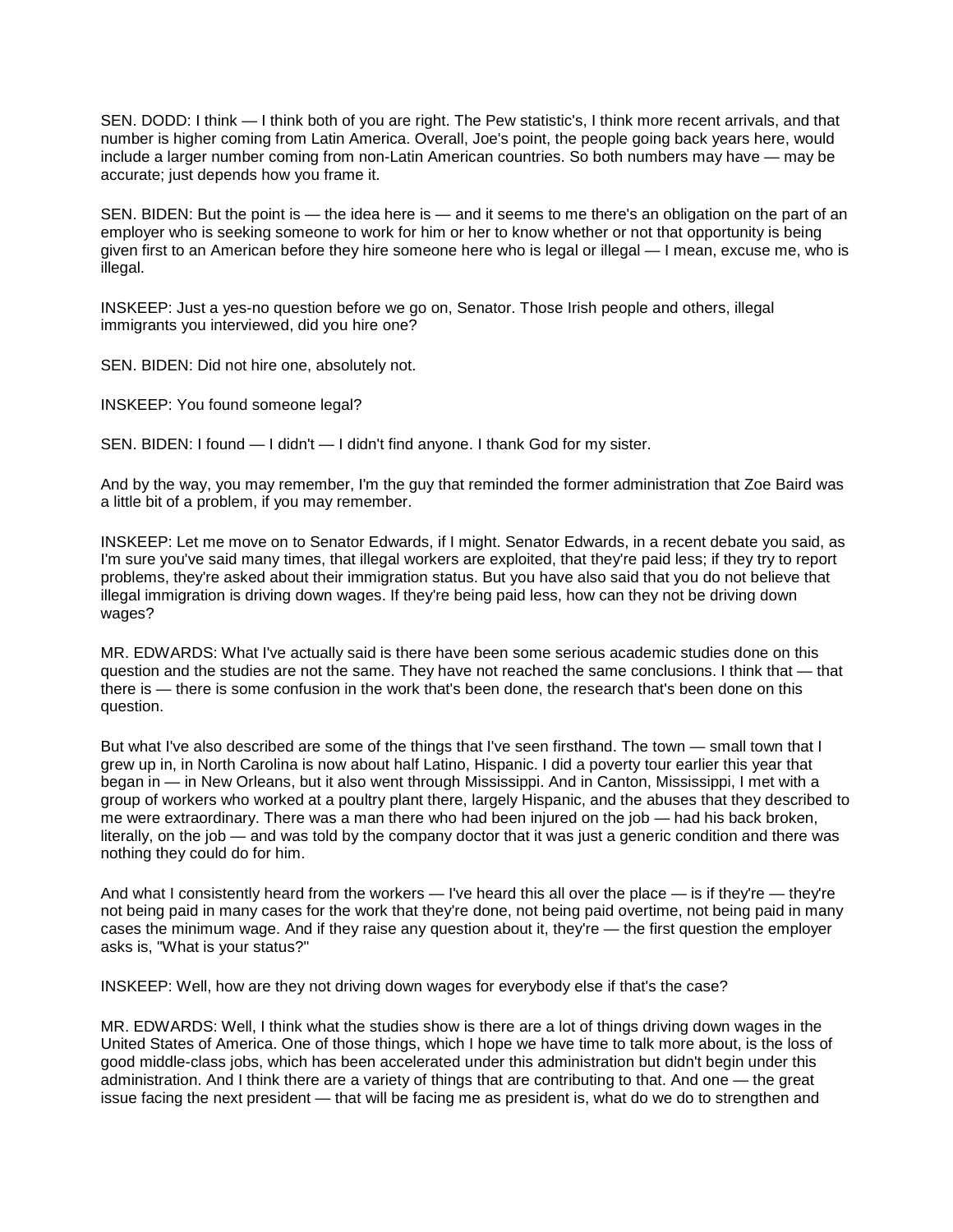grow the middle class? And there are a whole range of things that we need to do, that if we actually want to — want to save the middle class and strengthen the American economy.

INSKEEP: Let me go over to our colleague, Michele Norris, who has a question.

NORRIS: I just want to follow up, Senator Edwards, on something that you said. I've had the pleasure to sit in a debate setting in front of you twice within the last week, and at the debate on Saturday, you noted that undocumented immigrants are punished if they complain about unsafe conditions, if they speak up. And you noted that these workers would have rights, they would be looked after, in an Edwards administration. What rights do immigrants have if they're working without proper authorization?

MR. EDWARDS: Well, the — the answer to this is not a short-term solution. I wish there were a clear shortterm solution that would be effective.

The answer to this is comprehensive immigration reform. That is ultimately the answer. But we —

NORRIS: But until you get to that point, what —

MR. EDWARDS: But until we get to that —

NORRIS: — if workers don't have proper identification, proper authorization, what rights would they have under your administration?

MR. EDWARDS: They're in a — they're in a very vulnerable position. And what we want to make certain, and that we would do in my administration, is that we are enforcing the laws that apply to employers. People in this discussion have talked about enforcing the responsibilities of employers not to hire undocumented workers. That's true and that is a responsibility. And I would do that as president, until we had comprehensive immigration reform. But we can't continue to allow — in my state, we have agricultural workers who are being taken advantage of and abused and in many cases living in horrid, horrid conditions. And so —

NORRIS: So I'm just going to try this one more time. How would you, quote, "take care of" them, what rights would they have?

MR. EDWARDS: What we would do is we'd use the power of the federal government and the power of our regulatory agencies to ensure that these people are not being abused. Like the — I'll give a specific example: the poultry workers that I met in Canton, Mississippi. We would make certain that their work conditions were safe. We'd make certain that they're in fact being paid for the work that they're doing; if they're working overtime, that they're being paid for their overtime. Those are all things that we would do in my administration.

INSKEEP: Senator Obama, then Congressman Kucinich.

SEN. OBAMA: Well, look, this requires leadership. I believe that there are circumstances where, in fact, illegal immigrants are driving down wages. The question is, how do we fix it? Because oftentimes when it's posed that way, then your — the thinking is that somehow we have to pit low-wage American workers versus low-wage immigrant workers.

My answer is to stop illegal workers from coming in, hold employers accountable, but give the 12 million people who are here illegally, many of whom have been here for years, many of whom have U.S. citizens for children, to make sure that they've got a pathway to legalization. If we do that, then they do have rights that they can – they can access.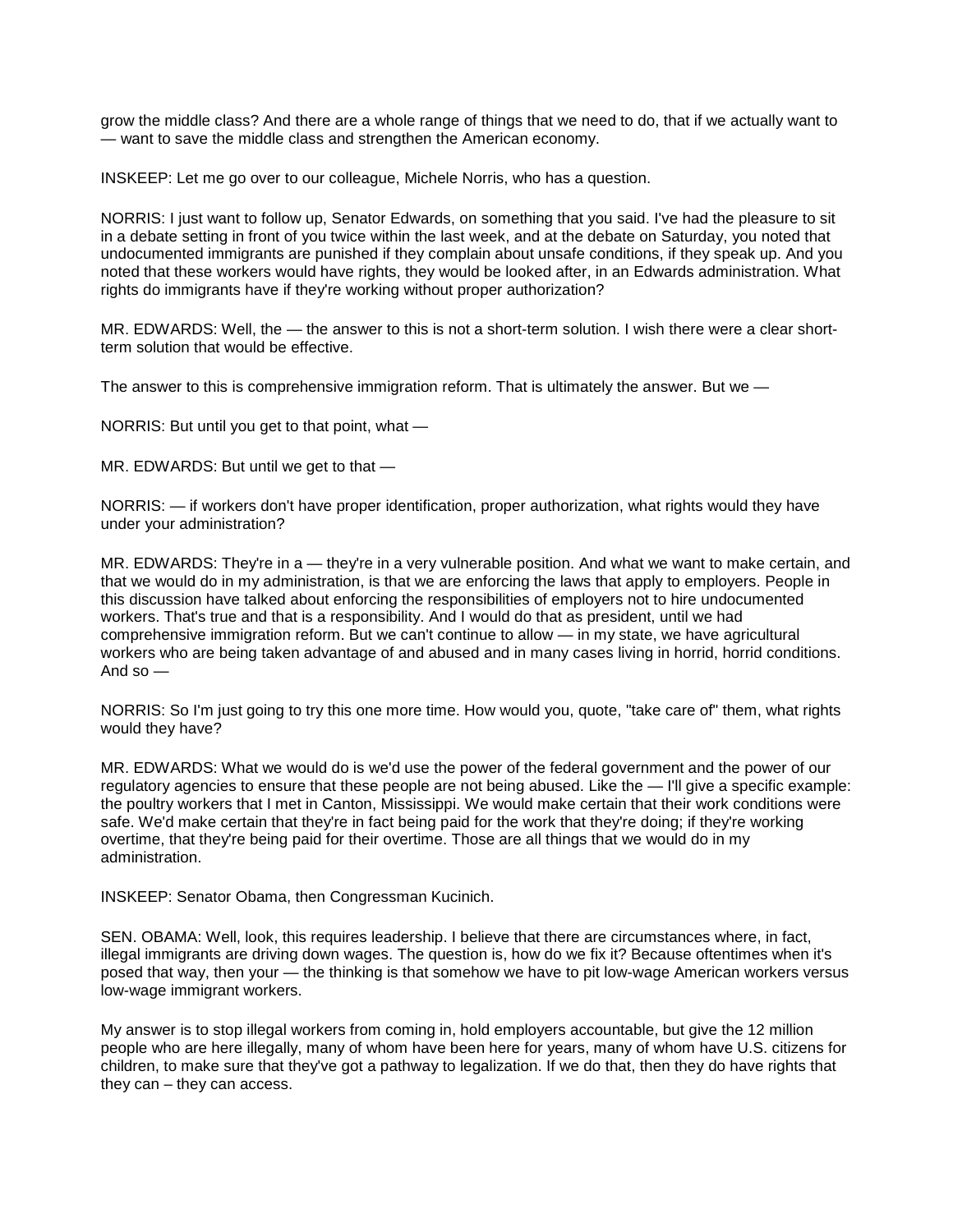INSKEEP: What about January 2009, still millions of illegals? Would you let them work? Would you encourage them to work? Would you give them rights as they work?

SEN. OBAMA: No, no, no, no. The — I think that if they are illegal, then they should not be able to work in this country. That is part of the principle of comprehensive reform, that we're going to crack down on employers who are hiring them and taking advantage of them. But I also want to give them a pathway, so that they can earn citizenship, earn a legal status, start learning English, pay a significant fine, go to the back of the line. But they can then stay here and they can have the ability to enforce a minimum wage that they're paid, make sure the worker safety laws are available, make sure that they can join a union.

INSKEEP: Congressman Kucinich, would you let people work in January 2009 if you're president?

REP. KUCINICH: Absolutely, I mean, you know, we have to recognize that many of them have continued to work in providing services. We have to get them a path to legalization.

But you raised a question. The question is, are they driving wages down? The passage of NAFTA helped drive wages down. Wall Street speculation, ending in closing plants, have driven wages down. Nonproductive military spending drives wages down.

What your panel here is conjuring is taking — is the same approach that the Bush administration has used in denying any kind of rights at all to so-called enemy noncombatants. And I say that a Kucinich administration, everyone who's in this country or within the reach of this country has to be accorded constitutional rights that would be accorded to anyone else, because that's what we stand on. This is one of the reasons why I'm pursuing impeachment against the vice president, because he's trashed the Constitution.

INSKEEP: Former Senator Gravel.

MR. GRAVEL: Hasn't it become obvious in this discussion that there has to be a reason why over the last 15 years we haven't solved this problem as a nation? Stop and think. Our unemployment level is about 4.5, and that's about as low as you can get it. So, where is the problem? We have to have people fill these jobs. They come in and fill these jobs. We call them illegal. Are they illegal? They're filling jobs that need to be done.

If we were to chase them out, aren't we playing to the nativists, the crazies, who are opposed to anybody coming in since they got here? And the media plays into this. The Congress plays into this. Just open our doors. When the jobs are there to be filled, they'll come in. If the jobs aren't there, they'll go home. We can deal with all these other problems in trade.

But we're making a mountain out of a mole hill. We're creating laws. We're trying to deal with this. Deal with the obvious: We do not seem as a nation to be able to solve this problem the way we've been approaching it.

INSKEEP: Senator Mike Gravel, former Senator Mike Gravel, thanks very much.

A couple other candidates had their hands up but we are approaching a break here. So let me assure you that we will continue a bit more on this topic after the break.

You are listening to the NPR Democratic candidates' debate from Des Moines. We're going to take a break of about a minute. This is special coverage from NPR News.

(Announcements)

SIEGEL: From NPR News and Iowa Public Radio, this is NPR's Democratic presidential debate. Along with Michele Norris and Steve Inskeep, I'm Robert Siegel.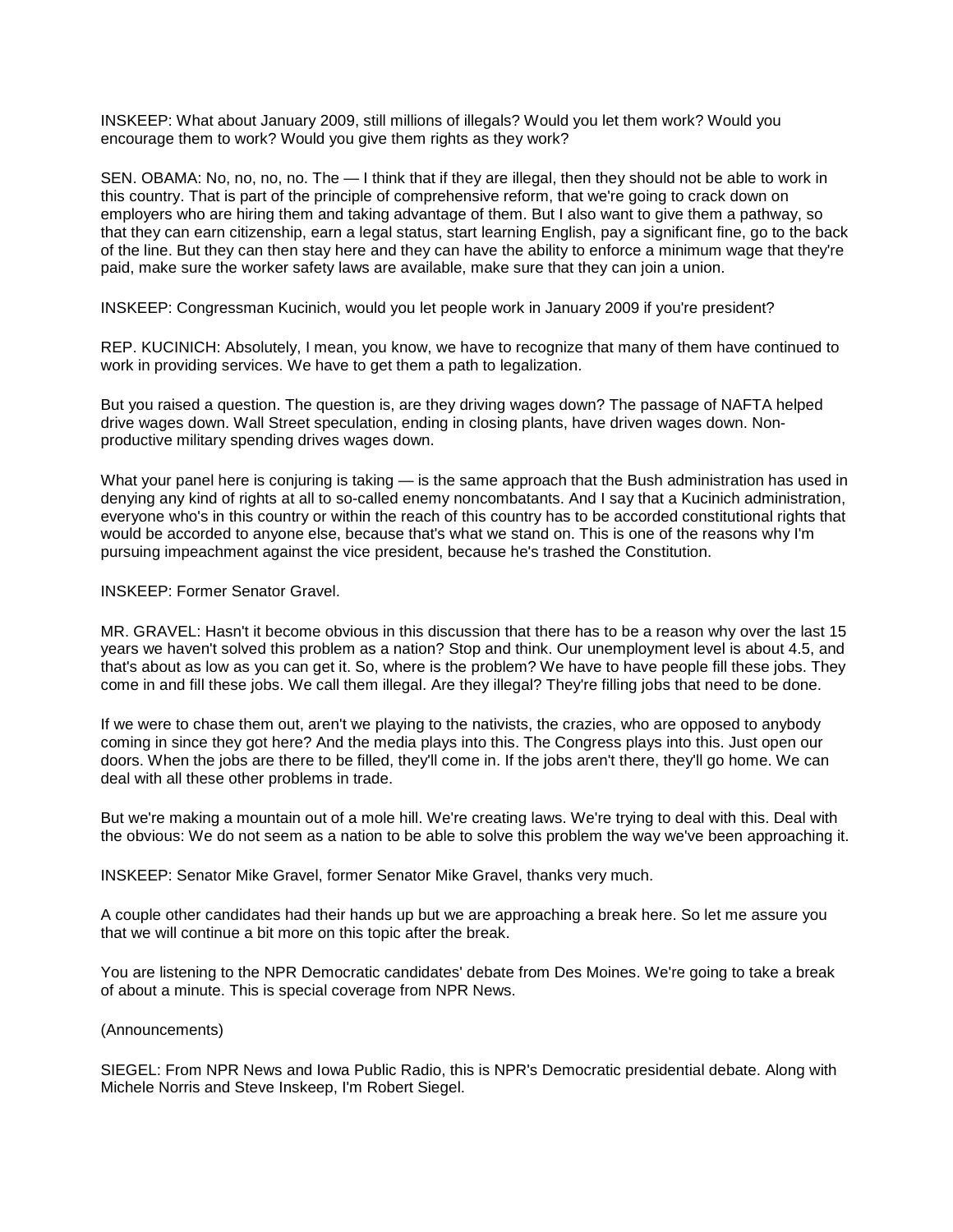Our topic right now is immigration, and Steve is leading the questioning. Steve.

INSKEEP: Now, let's dive right back in with Senator Clinton, who had her hand up before. And I do want to ask about a very similar topic, Senator.

You said in a debate on Saturday night that you support people who are, as you put it, "Yes, undocumented, but also working hard, trying to support their families. That's why they're here." In the same answer, you said you want to crack down on employers. Is there a contradiction there? If you crack down on employers, doesn't that mean you're telling employers to put these hardworking people, as you define them, out of work?

SEN. CLINTON: No, there is no contradiction.

You know, comprehensive immigration reform means five things. You have to have tough border security plus a system of knowing who's here and what they're doing. Secondly, you've got to crack down on employers, because people wouldn't come if there weren't a job waiting for them. Third, you've got to provide more help to local communities to be able to bear the costs, because they don't set immigration policy. Fourth, you do have to do what Chris Dodd is talking about, and that is try to create some economic activity by working with the countries to our south. But fifth, you've got to have a path toward legalization.

INSKEEP: But granting that it —

SEN. CLINTON: And I'm in favor of all of that. Now, I just want to —

INSKEEP: But granting that it may take a while to do that —

SEN. CLINTON: Well, yes it will. But let's put this in context because, you know, sometimes we talk about these issues as though they're stovepiped.

Part of the reason we're having this contentious, demagogic debate right now about immigration is because the economy is not performing for average Americans. Yes, the reported unemployment rate is 4.7 percent, but the labor force participation rate has fallen dramatically. That means people have given up looking for work. There is no effort to try to ease the transitions that do happen in any economy.

You know, I traveled this country extensively during the 1990s. I did not hear this kind of contentious debate. Why? Because we had 22.7 million new jobs. People's incomes were rising. They felt like there was plenty of opportunity to go around. Now, Americans feel like they're standing on a trapdoor.

INSKEEP: Granting that you want to do several things, it appears from the reality of the moment that the easy thing to do is to crack down. Everything else is hard and may take a while. January 2009, as I've asked other candidates, are you going to crack down on employers, given that that may harm people you've defined as hardworking?

SEN. CLINTON: I will crack down on employers. I will do all five things that I just outlined.

But I think it's important to look at where this debate is often taken to such an extreme, because you'll hear the voices of those saying deport people, round them up. That is absolutely unrealistic, and it is not in keeping with American values.

The best estimates I have is it would take about \$200 billion over five years to round up 12 to 14 million people. It would take tens of thousands, if not hundreds of thousands, of new law enforcement officials. It would take a convoy of 200,000 buses stretching 1,700 miles. People in America would be outraged at the loss of their privacy and the invasion of their homes and businesses.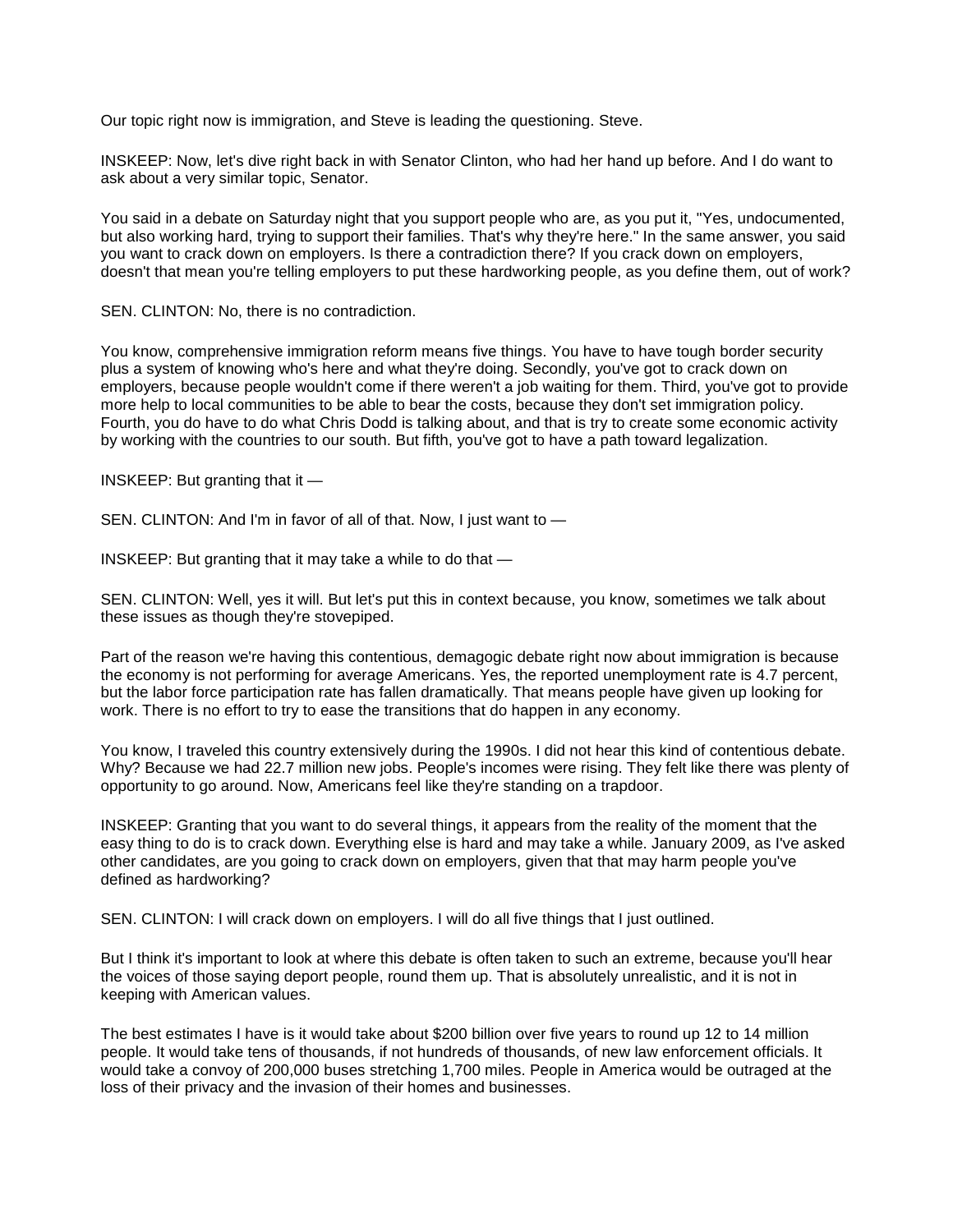So we've got to do all five of the things, and I would start immediately to do that.

INSKEEP: Senators Obama and Dodd, can you limit yourselves to 30 seconds each? Senator Obama.

SEN. OBAMA: Steve, you've — you've asked a couple of times, are you going to crack down on January 1st, 2009? Listen, I will initiate the process immediately, but to get comprehensive reform, to — to get an employer verification system that works, is going to take some time, just the same way that a pathway to legalization is going to take some time. But what it takes is some leadership.

Look, two years ago I worked with about 10 other senators — McCain, Kennedy, Graham — an unlikely group — Brownback — and we put together a package that had everything that Senator Clinton and others have talked about. It had some provisions we didn't like in it, but we were able to pass it with a significant majority in the Senate. But what you have not seen over the last several years is leadership from the president to change the tone and to describe to the American people how we can be a nation of laws and a nation of immigrants.

INSKEEP: Senator Dodd.

SEN. DODD: Just a couple of points.

That point that Barack has just made is very important. This was a failure of leadership by this administration to step at a critical moment when we could have gotten something done.

We need to also recognize there are people at this very hour that are showing up at U.S. embassies all over the world who are seeking to come here through legal means, and we need to keep them in mind. If it looks as though they're fools to be doing what they're doing because we're creating virtually an amnesty program in this country, then you're going to have an awful problem around the world. So we need to understand that.

And thirdly, this point. Look, let's understand this. The Republicans, the extreme conservatives here, want this issue on the table. They don't want to talk about the war in Iraq. They don't want to talk about the failure of fiscal policies here at home. They don't want to talk about what's going on with health care in the country. So they're going to use this issue as a wedge issue here to inflame the passions, the fears and hatreds of too many Americans. We have seen it in the past in our country. It's dangerous politics, and we need to describe it for what it is.

INSKEEP: I'm sorry that we're limited on time. We need to move on.

Our colleague Robert Siegel has a question for the candidates.

SIEGEL: A question for Senator Edwards. If you're elected president, you'll hear competing claims about H1- B visas for highly skilled workers. People like Bill Gates will tell you we should have much, much more of them to bring in more highly skilled workers. Critics of that will say no, the United States is training other countries' engineers and in fact those workers are working for less than American-trained specialists and engineers would.

What would you do as president? Expand H1-B visas or scale them back?

MR. EDWARDS: Well — well, the first point is, why is America not educating and training American workers to do these jobs? I mean, that's the starting point —

SIEGEL: Well, there are Americans who say that they are being trained for those jobs but that they can't compete with workers from India who will work for 10 percent less.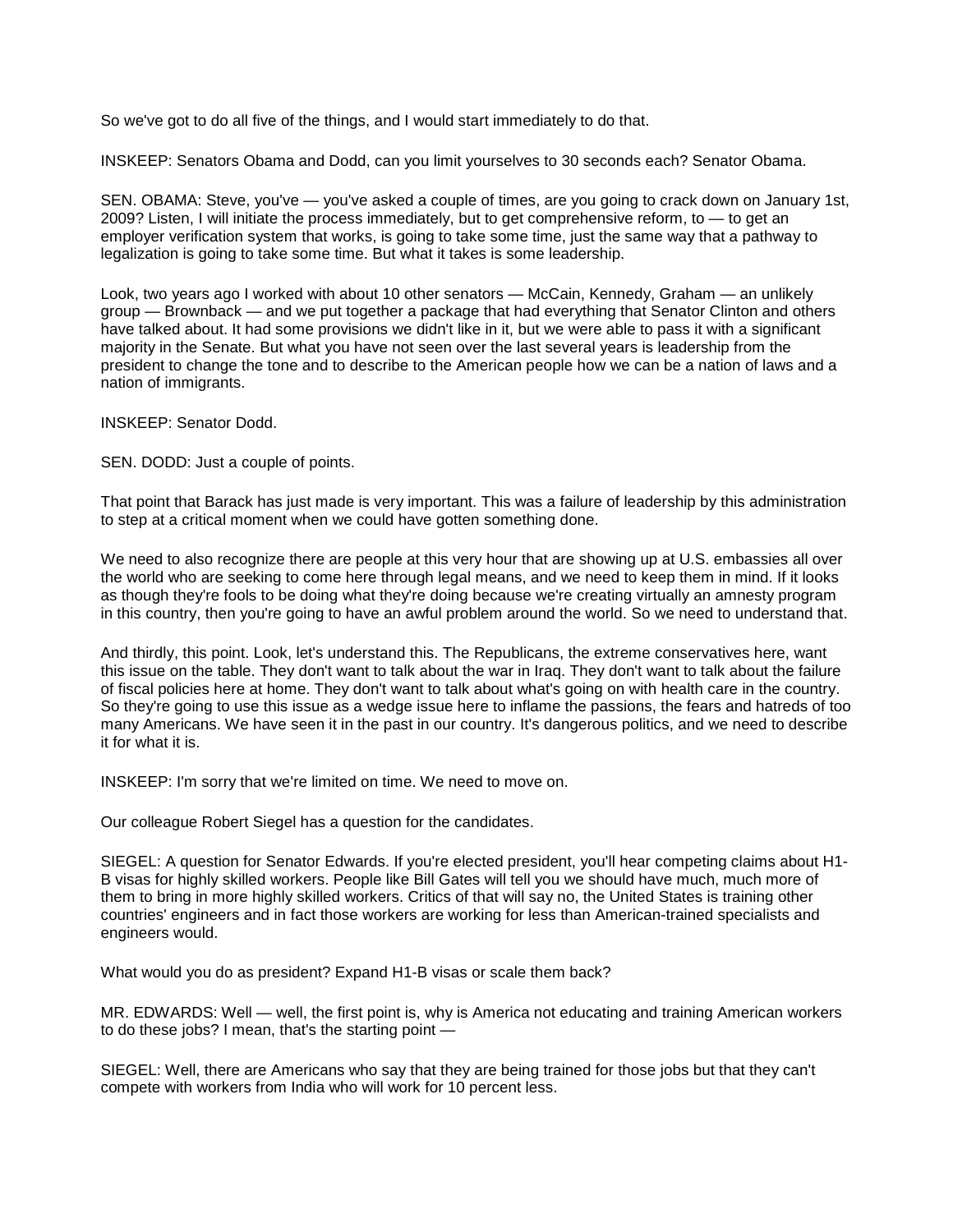MR. EDWARDS: And that's the reason — if American workers are actually competent to do those jobs, American workers should be doing those jobs. The whole purpose of the H1-B visa program is to bring people from other places who are — who have to do jobs that we don't have American workers to do.

Now, I think there are two pieces to this. One is, if there are American workers who can do the jobs, they should be doing them, as I just said. And they will when I'm president.

Second, if we don't have adequate American workers — and this is the other side of the equation, what Bill Gates and others would argue, and I've heard the same arguments — then that means America's not doing its job of educating our young people, making —

SIEGEL: But are you saying that for you, it's a matter of fact-finding to see which way you would go on H1-B visas, or have you already made up your mind that they should be limited or they should be increased?

MR. EDWARDS: I believe that there are American workers who can do some of these jobs that people are being brought from other places to do. And I think those American workers, if they're there and available, should be doing the jobs.

But I — I've — you got to give me 30 more seconds on this, because you can't ignore the underlying issue. The underlying issue is, are we making it easier for kids to go to college? Are we driving our young people into engineering, science and math, the very areas that we're talking about? And are we doing it in a way that will strengthen the American economy over the long term? Because if we don't — if we are not the most creative, the best-educated, the most innovative workforce on the planet, it is very difficult for us to compete.

# INSKEEP: Senator Biden.

SEN. BIDEN: Look, I have been working with this for a long time, as former chairman of the Judiciary Committee. That's where it comes out of. We have it about right now, except that the employers aren't doing their part.

You use the — Robert, you use the example of an Indian engineer who would work less than an American engineer. The truth is they're not allowed to hire based on that. They've got to offer the job. If there's an American there who will take the job, they can't undercut it by hiring an Indian engineer who will work for less; that's illegal. We're not enforcing it.

Second point I'd make is, you know, we make this out to be so black and white. I'm the author of the Violence Against Women Act. It came to my attention not long ago — it is relevant, believe it or not — what happened? Immigrant women getting the living crap beat out of them, getting brutalized — brutalized — and they're afraid to come forward and acknowledge they're being brutalized because they'll be deported. So what we have to do  $-$  sometimes humanitarian needs trump  $-$  trump  $-$  immigration laws.

And so what did I do? I changed the law. My colleagues all voted for it. It's now the law that a woman who comes forward of being beaten will be effectively immune from being deported so you can put the SOB who's beating her in jail. So sometimes it trumps. Sometimes humanitarian needs trump an existing law relating to immigration like that.

INSKEEP: Let me move onto another subject here because our time is quite short. We're going to go —

SEN. DODD: Health care would be good example of that as well —

REP. KUCINICH: Exactly right. A not-for-profit system, that's it. (Laughter.)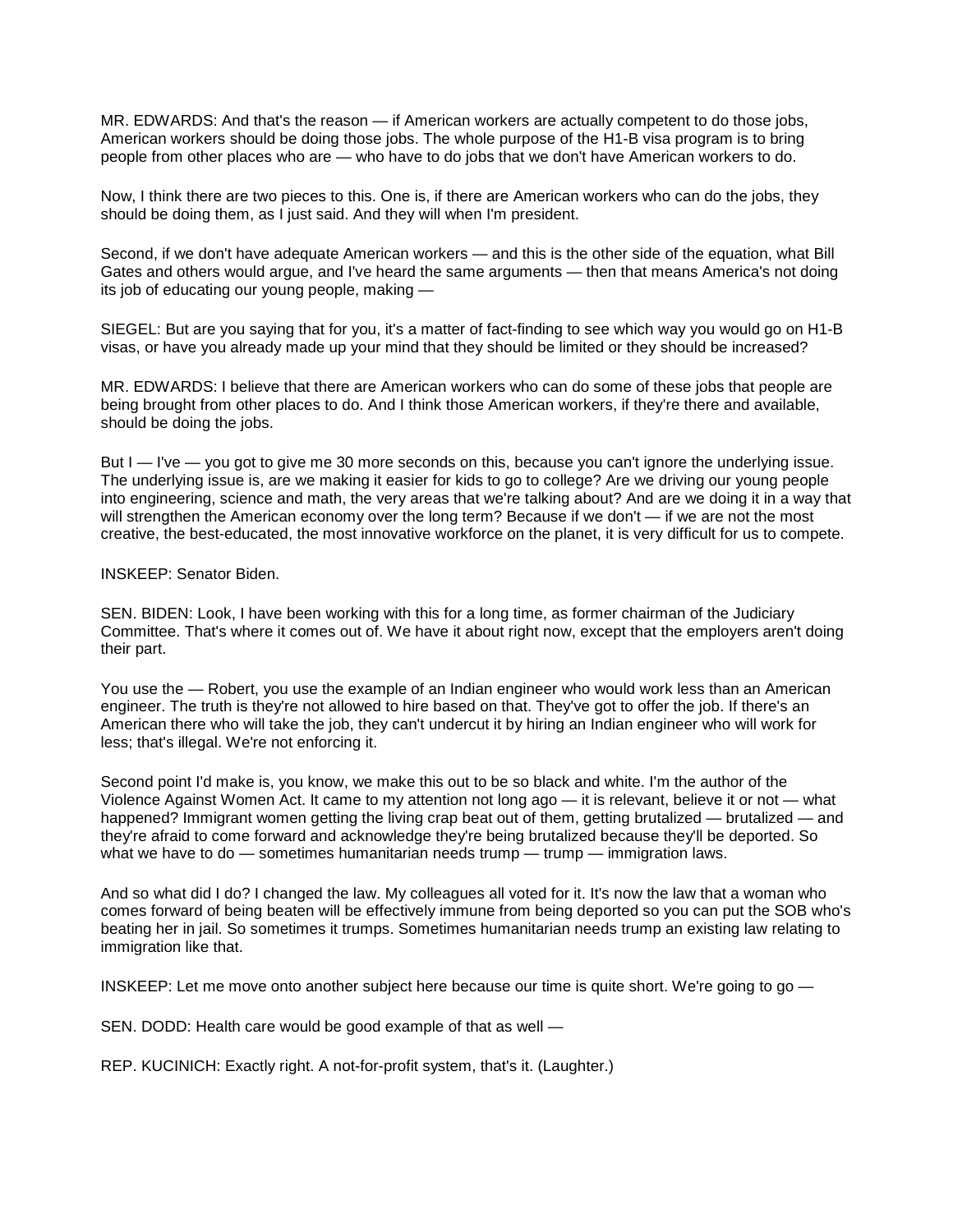INSKEEP: Let me — let me move on. We're running shy of time here, and I'll tell you, we're going to do about five or six minutes on immigration, and then there's one final question we're going to throw to all of you and give you an opportunity on.

We mentioned that we've been taking questions from listeners in recent weeks about this debate, and one is on a small issue that, I think, points to a large concern. It comes from Tally Wilson (ph) of Boone, North Carolina, and her concern has to do with those voicemail automated messages that you get if you call a government office or a business office; the ones that say for English press one, "para Espanol oprima numero dos." She says, "Suddenly we're asked what language we speak in our own country. Will you remove the question about what language we speak when we call any U.S. government office?"

Senator Obama?

SEN. OBAMA: No.

INSKEEP: OK.

SEN. OBAMA: Because there are Spanish-speaking U.S. citizens who may not speak English well, and if they're seeking help, for example, on some vital health care question, or a senior citizen who emigrated here a long time ago and they're trying to get their Social Security check, I don't want them to not be able to get those services.

INSKEEP: Larger question here to Senator Clinton, which is, is this country gradually going to become more a Spanish-speaking country, and should we accept that?

SEN. CLINTON: Well, there's three different points here. First, we need to have English as a common, unifying language. It's an important part of who we are and how we keep this big, diverse country of ours going.

Secondly, as Barack said, there are a lot of Americans who are citizens who speak different languages. I represent New York City. I think there's, like, 170 languages and dialects; the city would be in total chaos if people didn't get some services and some, you know, help in the language that they actually understood.

And thirdly, you know, part of what the challenge here is, is to make it clear that we do expect people who want to become legal in America to try to learn English. But that doesn't mean that they have to give up the language that they originally had, but we have to do more with English as second language, more help in schools, to get people to be able to speak and comprehend English.

## INSKEEP: Congressman Kucinich.

REP. KUCINICH: I was able to defeat an English-only proposal in the Ohio Senate years ago when I pointed out our state's founding documents were in German. We need to have our children learn languages. I mean, what is this fear of the other? Why are we separating ourselves from the possibility of being able to merge with the world? An insular and isolated America doesn't cut it. And so what I'm talking about is rebuild our economy, do it confidently, and encourage the American people to work — to reach out.

My political philosophy, I see the world as one. I see the world as being interconnected and interdependent and there being an imperative for human unity. And so we need to reach out, and education is the way to do it. Let's have our children learn languages, and let's grow our economy in a confident way, full-employment economy, jobs for all, health care for all, not-for-profit health care for all.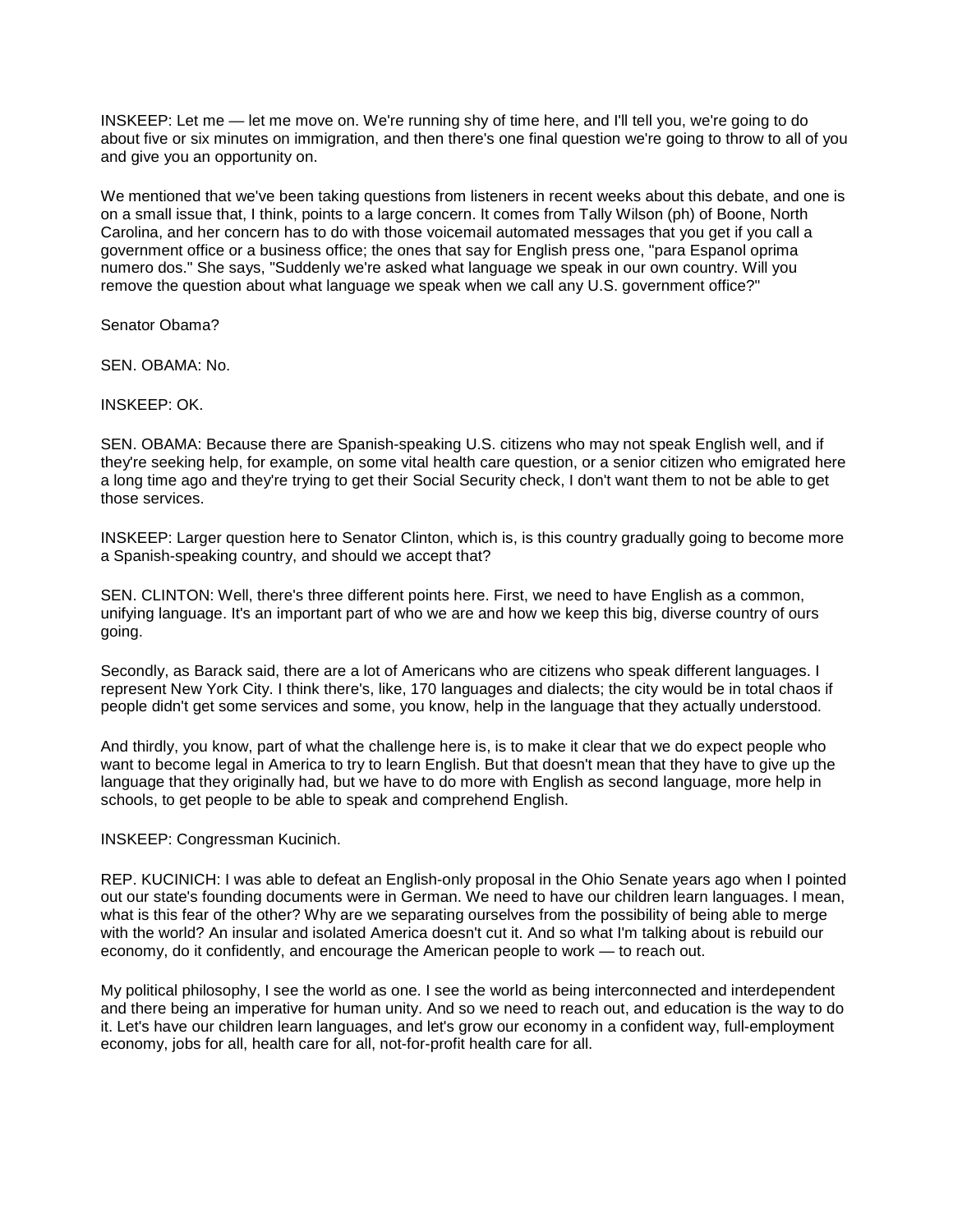INSKEEP: Anybody here willing to say directly that immigration, because of the millions and millions of people involved, is going to change American culture as it is in the past; America's not going to be the same kind of place it is now?

SEN. OBAMA: Of course it will. Of course it will.

INSKEEP: Senator Gravel?

MR. GRAVEL: It always has been. All waves have changed our society. And it's a change that's for the good.

INSKEEP: Senator Biden?

SEN. BIDEN: Yeah, it will change our culture, but they'll all speak English. Like every other large wave of immigrants, once they're bond to a second generation, they'll all be speaking English. What's the fear here? Give me an example where that hasn't happened.

INSKEEP: Senator Dodd.

SEN. DODD: Well, Dennis said something important. I believe I'm the only candidate here who speaks fluently a second language. Bill Richardson isn't here today — (cross talk).

The point is that you need to be, I think, enriching this. Paul Simon, a former colleague in the United States Senate, wrote a book called "The Tongue-Tied Americans." And understanding what I mentioned at the outset of this debate about having to run classified ads to find Arabic speakers at a time after 9/11 is an indication that we need to be talking more about that.

And clearly as Joe has just said, this is a source of our wealth and richness of this country. We have so benefited as a result of people who have come here because of religious, political persecution, seeking a better life for their families. This has been a great source of strength for our country. We need to work with it, obviously be practical about it. But this is a source of pride in our country, not something to be talked about in negative terms.

INSKEEP: Senator Obama, Senator Obama.

SEN. OBAMA: Well, I completely agree with Chris. Look, a Pew study just came out that shows the next generation, children of Spanish speakers, learn English. You know, they're going to do the same thing that every generation did, so we shouldn't worry about this.

But on the issue of legal immigration, I think, an earlier point was made. We have a broken legal immigration system that has to be expedited. That's part of the problem that we're seeing, whether it's H-1B visas or others. It's too cumbersome. It's often too expensive and unwieldy. That's something I will do as part of comprehensive immigration reform.

INSKEEP: That has to be the last word on immigration. We still have a few minutes left on the clock, and we want to use it for one more question from voters. We were speaking to some Iowa voters on Saturday morning in Des Moines and we received one question which we wanted to put to you all. The gentleman's name is James Irwin (ph). He is a Democrat, by the way. And we asked them, what are some things you want to know from the Democratic presidential candidates? And this was his choice.

Mr. JAMES IRWIN: What do you think the toughest choice you have left to make is? Is it gay marriage, immigration, the war in Iraq? What haven't you made up your mind on yet? And why haven't you?

INSKEEP: We'll go left to right, just the way we've introduced people.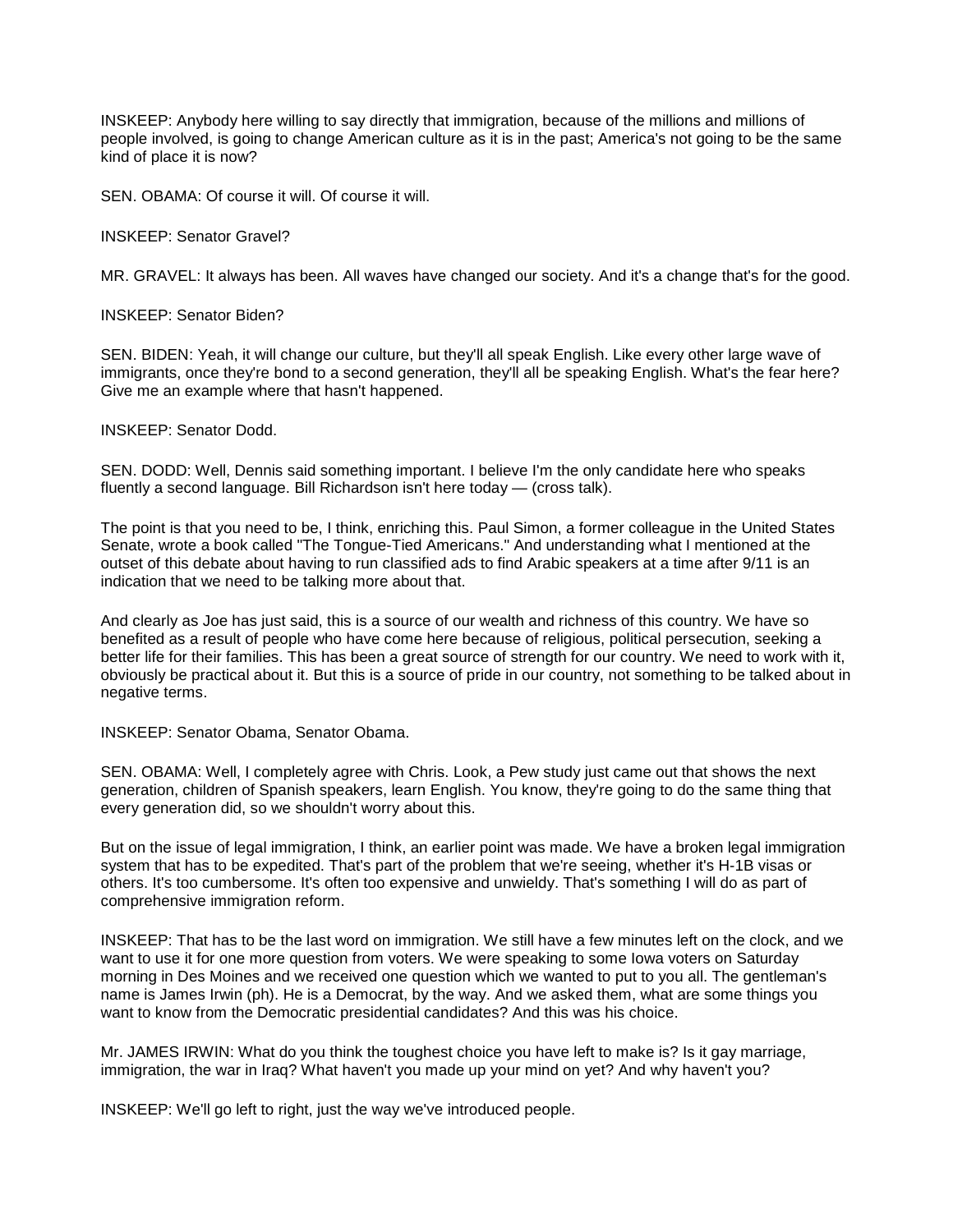Senator Clinton, what is something you don't know the answer to?

SEN. CLINTON: Oh, there's a lot of things I don't know the answer to. (Laughs.)

## INSKEEP: Name one.

SEN. CLINTON: Well, I mean, obviously, you know, everything we started off talking about in the beginning of this debate, you know, we're going to have so much repair work to do around the world. What are the best ways to try to stabilize the very difficult problems we face, from Iran to China? And you know, I have some very clear ideas about it, but I'm not going to sit here and say that I have the answers.

INSKEEP: We're going to have to go rather quickly. If you can name one specific thing — one specific thing.

MR. GRAVEL: I don't have the answer — I don't have the answer to be able to persuade the American people that they are the solution, not their leaders. I wish I had the answer to convince them of that.

INSKEEP: That's Senator Mike Gravel — former Senator Mike Gravel.

# Senator Obama?

SEN. OBAMA: The issue of climate change. I've put forward one of the most aggressive proposals out there, but the science seems to be coming in indicating it's accelerating even more quickly with every passing day. And by the time I take office, I think we're going to have to have a serious conversation about how drastic steps we need to take to address it.

## INSKEEP: Senator Dodd?

SEN. DODD: I would say the single largest issue in many ways for us to grapple with is education, because it's the heart of who we are, both in terms of our governance and economic strength and the future. And convincing everyone in the country of the importance and the priority of that issue is something that I think is going to be critical for the success of our country in the 21st century.

# INSKEEP: Senator Biden?

SEN. BIDEN: I know exactly what I'd do in those foreign policy issues. But quite frankly, I think that the toughest choice for me, the thing I'm most unsure about, is how you rationalize competition and trade policy. I think that's the single most difficult challenge that I will have as president.

#### INSKEEP: Senator Edwards?

SEN. EDWARDS: Who I would choose as my vice president and whether — (laughter) — whether to consider any of these people sitting at the table with me.

INSKEEP: Anybody want to put in a resume or anything at this time? No one seems to be very eager to grab that job at this time.

SEN. EDWARDS: They will, they will.

INSKEEP: But is there seriously — is there seriously something that you're wrestling with?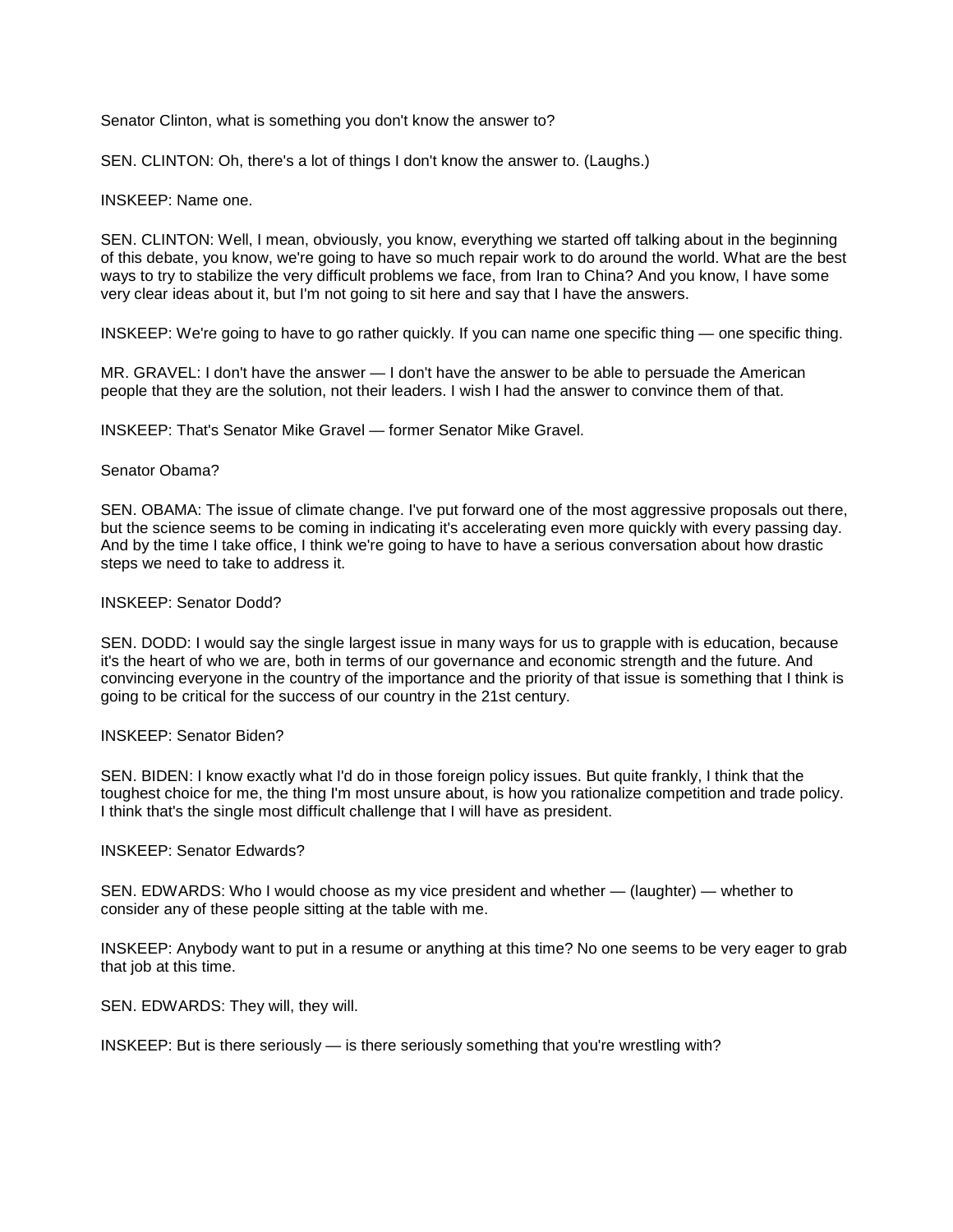SEN. EDWARDS: I think we have an enormous struggle to try to restore the power in the country and the democracy back to the American people and take it away from big corporate interests, et cetera, who've taken over the democracy.

INSKEEP: And you're not sure —

SEN. EDWARDS: I think there are many ways to do that, and I think the starting place is to galvanize America to do it. But I think it is central to what we need to do for America.

INSKEEP: Congressman Kucinich.

REP. KUCINICH: I wrestle with the question as to whether or not the president and the vice president should be held liable for crimes, for taking us into a war based on lies.

I mean, I'm ready to be president. I've been right all along on Iraq, on Iran, on not-for-profit health care and giving our children a chance for an education from age 3 all the way through to a degree -

INSKEEP: Oh, come on. You know what you want to do on that. You want to impeach people —

REP. KUCINICH: I know. Listen, I'm ready to be president. I am ready to be president. And the standards — I'm the only one here who has said that both President Bush and Vice President Cheney ought to be impeached for lying to the American people, not only to take us into war against Iraq, but now this new development with the N — with the National Intelligence Estimate.

Tell us what our standards should be for the Oval Office. Tell us what standards — I'm asking my colleagues here — that you would expect to be obtained by anybody who would be president. Can you lie about a war? Is that OK?

INSKEEP: Let me — because we still have a few seconds left — I heard a number of specific answers, and I want to come back to you, Senator Clinton. You said there were a host of things that you don't know the answers to. Would you like to name one — since your fellow candidates did, in general, name something in particular?

SEN. CLINTON: Well, you know, I think that, you know, when you are running for president, you do your very best to try to anticipate what the problems are going to be. I think we have such serious issues when it comes to the economy. I think we're heading into some very turbulent waters on the economy. How are we going to balance what we need to do to perhaps stimulate our way out of some very difficult economic conditions — which are certainly being predicted now — at the same time, getting back to making sure we don't put the burden on the middle class. And I intend to have an economic policy that will get us through what I'm afraid we're going to inherit from the Bush administration.

INSKEEP: OK. Senator Clinton, Senator Gravel, Senator Obama, Senator Dodd, Senator Biden, Senator Edwards, Congressman Kucinich, that's where we'll have to leave it. Thank you very much to all of you. It's been a great discussion.

(Cross talk.)

SEN. CLINTON: Thank you.

MR. EDWARDS: Thank you very much.

INSKEEP: We've appreciated going a little bit deeper into the issues and hopefully given the voters of Iowa some things to think about as they prepare for their caucuses in just under a month.